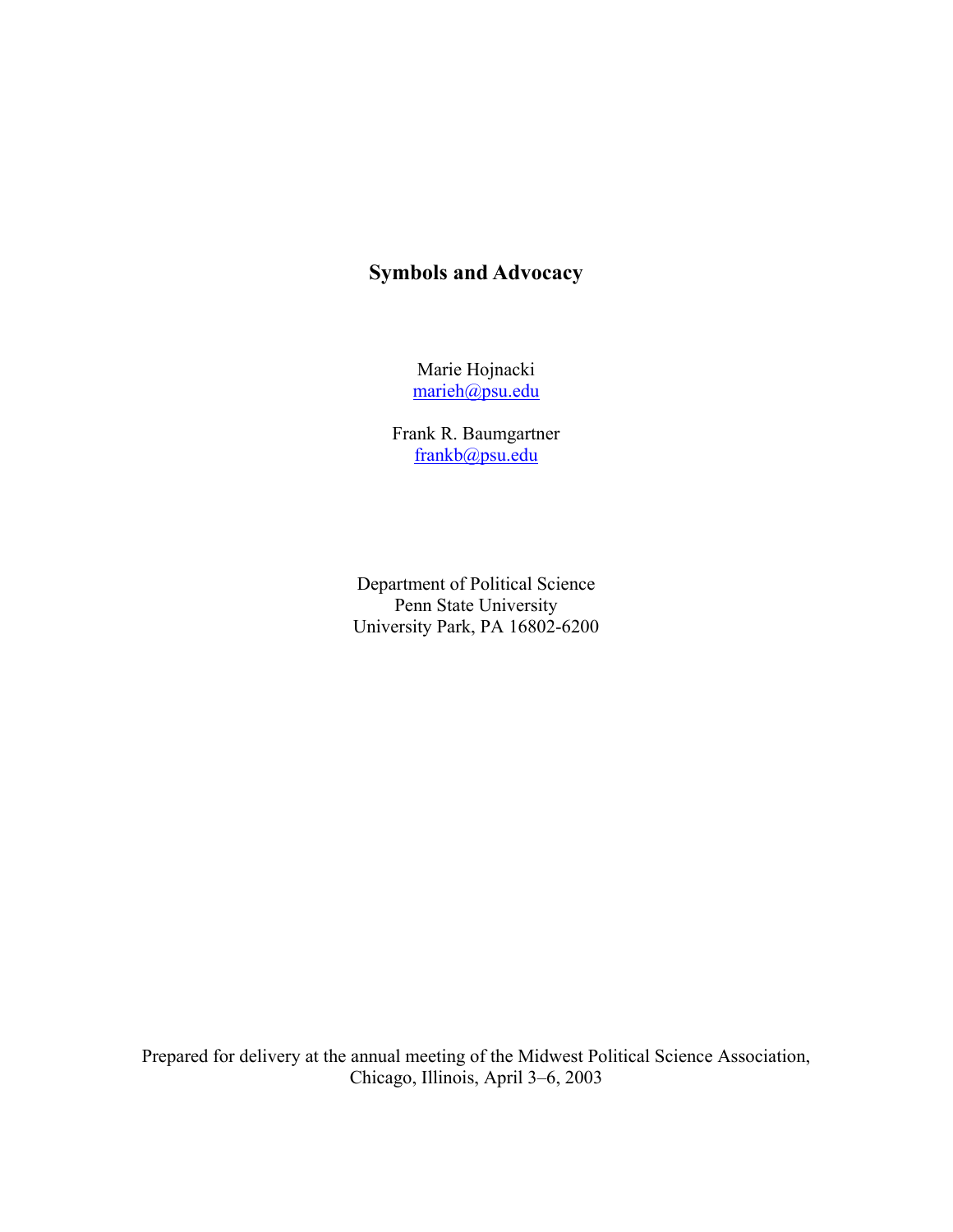Hojnacki and Baumgartner Symbols and Advocacy Symbols and Advocacy

# **ABSTRACT**

We study the decision to "go symbolic" using a random sample of public policy debates in Washington, DC. Previous studies of the use of symbols in the policy process often have been based on studies of highly symbolic debates. We approach the question from the perspective of the individual policy advocate: Should they "go symbolic" or not? What are the likely and possible reactions of others in the policy process? We identify five scenarios: complete rhetorical victory through symbolic appeals (the typical focus in the literature); emotionally charged stalemate with powerful symbols used on many sides (also common in the literature); symbols being ignored; symbols being countered by technical and feasibility arguments; and the strategic avoidance of symbols. Each of these scenarios suggests a different outcome for an advocate, and only the first is typically preferred. There are many reasons to avoid symbolic arguments. Further, there are specific conditions under which symbolic appeals are most likely, and these differ for those proposing a policy change from those attempting to protect a status-quo position. We develop a number of hypotheses designed to explore the use of symbolic arguments and we provide relevant illustrations from a random sample of issues that are part of the advocacy and public policymaking project.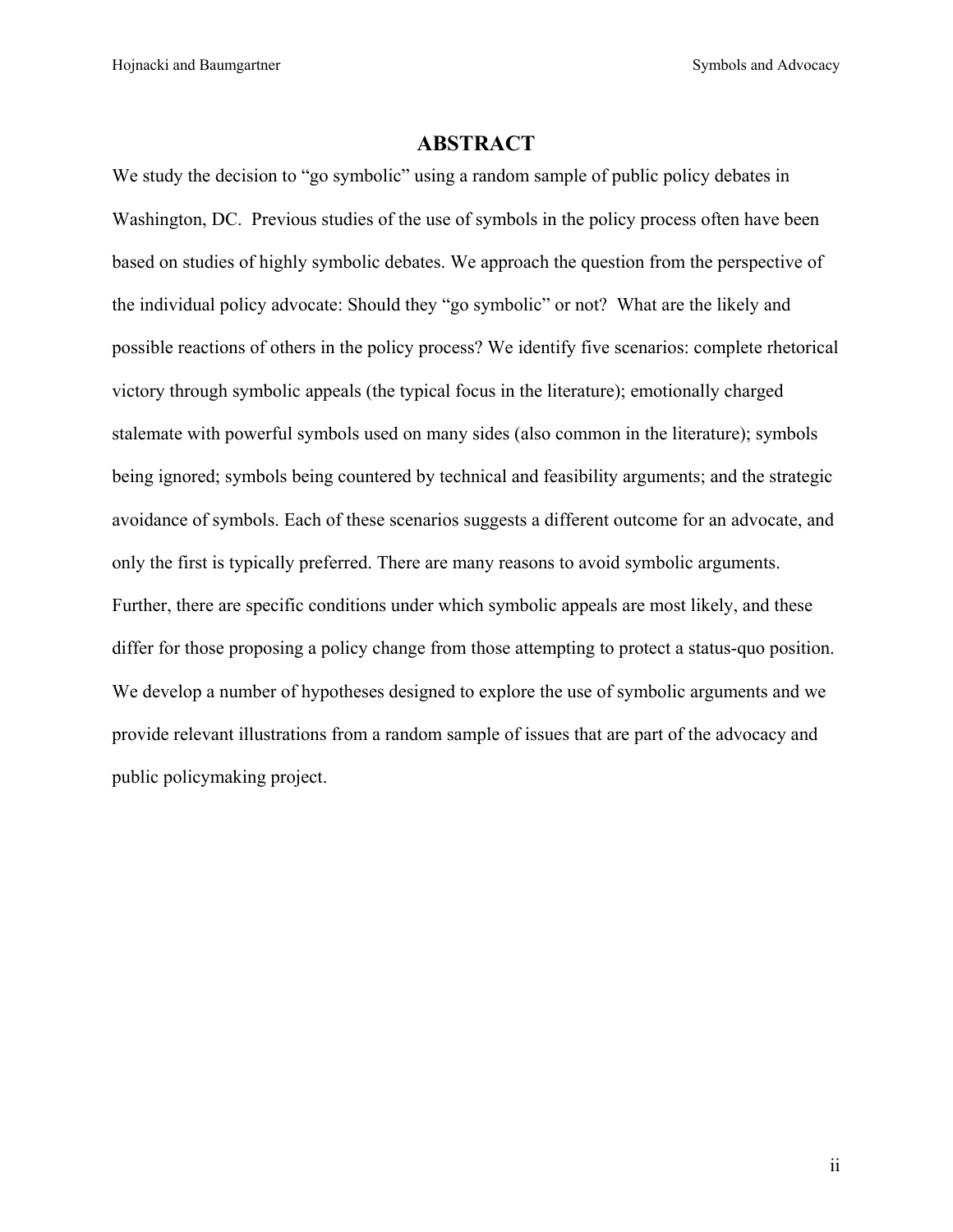# **Introduction**

- Routine screening of all infants for hearing disorders is good for America's families. It will save untold millions of dollars in mis-diagnosed learning disorders, reduce educational costs, remove unneeded stress from thousands of families each year, and promote early childhood development.
- Reducing the sulfur content of gasoline is the quickest way to improve automobile emissions standards and therefore to promote the public health through cleaner air.
- Strong standards for ergonomics in the workplace will help America's workers and avoid thousands of injuries each year, especially those due to repetitive stress. America's workers deserve protection against needless and avoidable injuries.
- A moratorium on road construction in the national forests should be maintained because these are our last refuges. America's forests must be protected from the aggressive and irresponsible timber companies too long supported by a Forest Service completely captured by industry.
- Maintaining trade sanctions against Cuba is our only hope in denying Castro the ability to export the resources of the Cuban people. The Castro dictatorship is on its last legs; maintaining sanctions will ensure its immediate collapse.

Lobbyists use highly symbolic arguments every day in Washington. It is tempting to

believe that the strategic use of a carefully chosen symbolic argument, linking one's policy alternative to such unassailable values such as helping children, promoting clean air, protecting the environment, promoting liberty, fighting against arbitrary actions by faceless bureaucrats, encouraging the spread of democratic reforms overseas, fostering domestic security, furthering civil rights and equal opportunity for all Americans, or promoting the public's heath can carry the day in any Washington debate. How can such arguments be countered? Which elected officials want to stand in the way of families, democracy, peace, safety, liberty, equal rights, or the public health?

Many authors have noted the importance of symbolic arguments in the policy process, but few have laid out the trade-offs associated with their use. We have little idea of how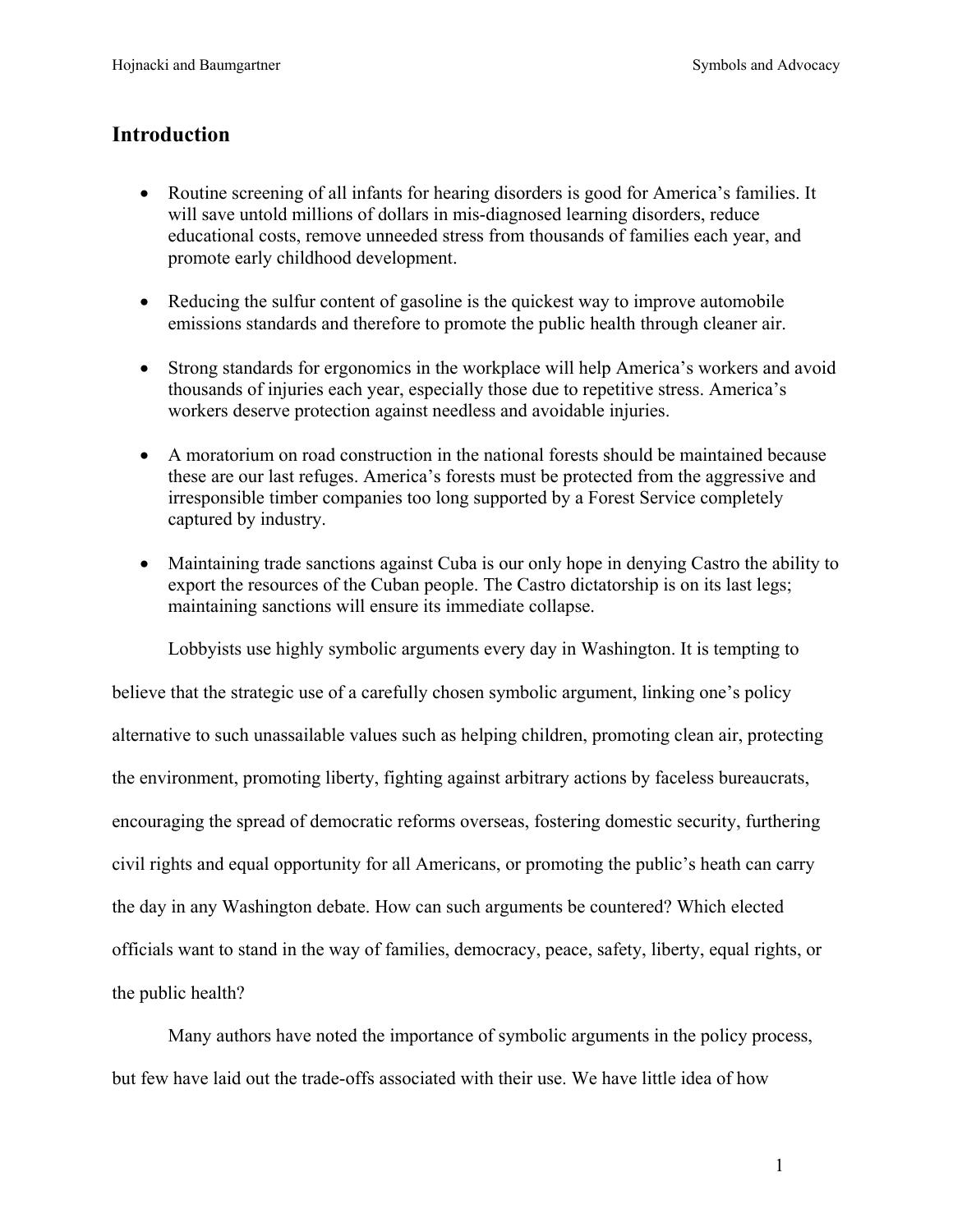Hojnacki and Baumgartner Symbols and Advocacy

prevalent such arguments are in the Washington policy process; the types of issues in which they are most likely to be used; whether these arguments are more often used proactively or in a defensive posture; the conditions under which these arguments are effective; the degree to which these arguments are countered by other symbolic arguments, with technical or cost-based rebuttals, or merely ignored by the other side; or whether symbolic arguments are made in concert with or instead of other types of arguments. In this paper we explore the opportunities for and pitfalls of the use of symbolic arguments in the Washington policy process. We note the range of uses of symbolic versus other types of arguments and we focus on developing hypotheses about the strategic choice to "go symbolic." While many have written about the use of symbols in politics and in the policy process in particular, there have been few systematic treatments of the question of what happens when a policy advocate attempts to go symbolic. We explore questions about the use of symbolic appeals in detail using a large and systematic new resource for the study of lobbying and advocacy: the advocacy and public policymaking project.<sup>[1](#page-3-0)</sup>

# **Previous Studies of Symbolic Arguments**

 $\overline{a}$ 

A voluminous literature describes the importance of symbols in politics, and their use and misuse by decision makers and advocates to achieve public policy goals (Cobb and Elder 1983; Cobb and Ross 1997; Edelman 1971, 1988; Elder and Cobb 1983; Hirschman 1991). Symbols and symbolic rhetoric most certainly play a significant role in engaging the public's attention to issues, in shaping the terms of debate about an issue, and in the array of solutions proposed to address an issue. Although there is no single definition of what constitutes symbolic rhetoric or

<span id="page-3-0"></span><sup>&</sup>lt;sup>1</sup> [http://lobby.la.psu.edu](http://lobby.la.psu.edu/). We acknowledge the support of the National Science Foundation through grants #SBR-9905195 and #SES-0111224. Our collaborators on the larger project are Jeff Berry, Beth L. Leech, and David C. Kimball. We appreciate the assistance of Christine Mahoney in preparing much of the coding related to this paper and that of many other Penn State students also working on the advocacy project.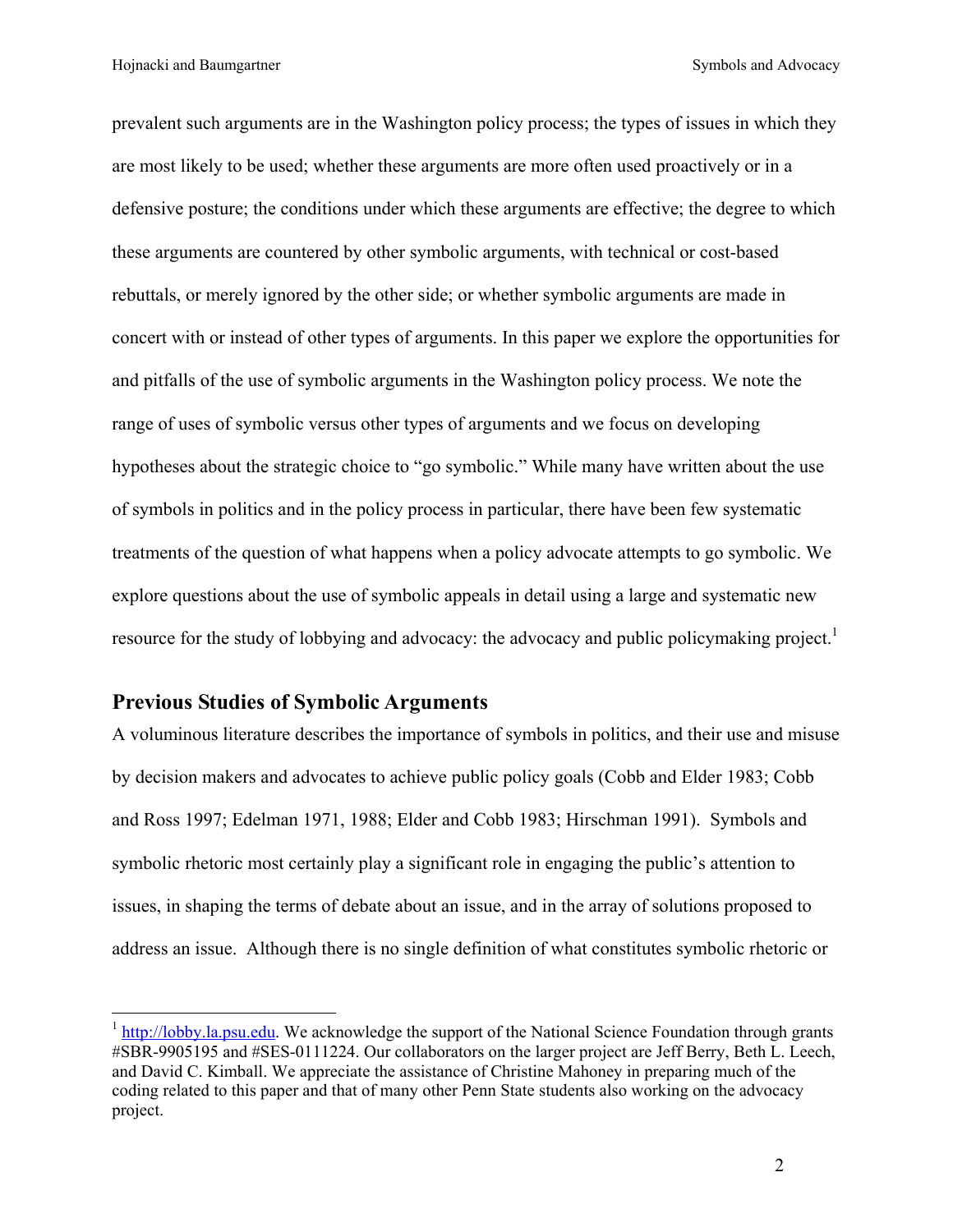symbolic arguments, such arguments are commonly portrayed as relatively simple, affecteliciting narratives that involve accessible images or appeals to widely accepted social values (Carmines and Stimson 1980; Cobb and Kuklinski 1997; Edelman 1971). By their very nature, then, these arguments are difficult to contest.

Much of William Riker's work on heresthetics and issue-definition (for examples see 1984, 1986, 1988, 1996) focuses on the strategic use of symbols by strategic policy entrepreneurs as they attempt to introduce new dimensions into a policy debate. For Riker, introducing destabilizing new dimensions of debate is one of several possible routes to political victory (though not the only one, to be sure). He notes the ability of skillful policy entrepreneurs to manipulate the terms of a political debate, and many of his examples have at their core the effective use of symbols as leaders attempt to bring attention to certain dimensions of debate rather than others.

Certainly, we can conclude that symbolic appeals often play an important role in the policy debate and that these appeals often can be difficult to contest. But there is no reason to conclude that symbols are universally effective. Symbolic arguments often fail; we should not assume that they are always or even most often effective. Yet by focusing predominantly on situations in which symbolic appeals are effective, research on lobbying and policy advocacy conveys an impression that the crafting of a symbolic argument offers a clear route to achieving policy success (see, for example, Cobb and Ross 1997 and McKissick 1997). Efforts to specify and test under what conditions these appeals are used and are more or less effective have not been undertaken.

It is particularly surprising that little work has been done to explain under what conditions symbolic arguments are used and under what conditions they are effective given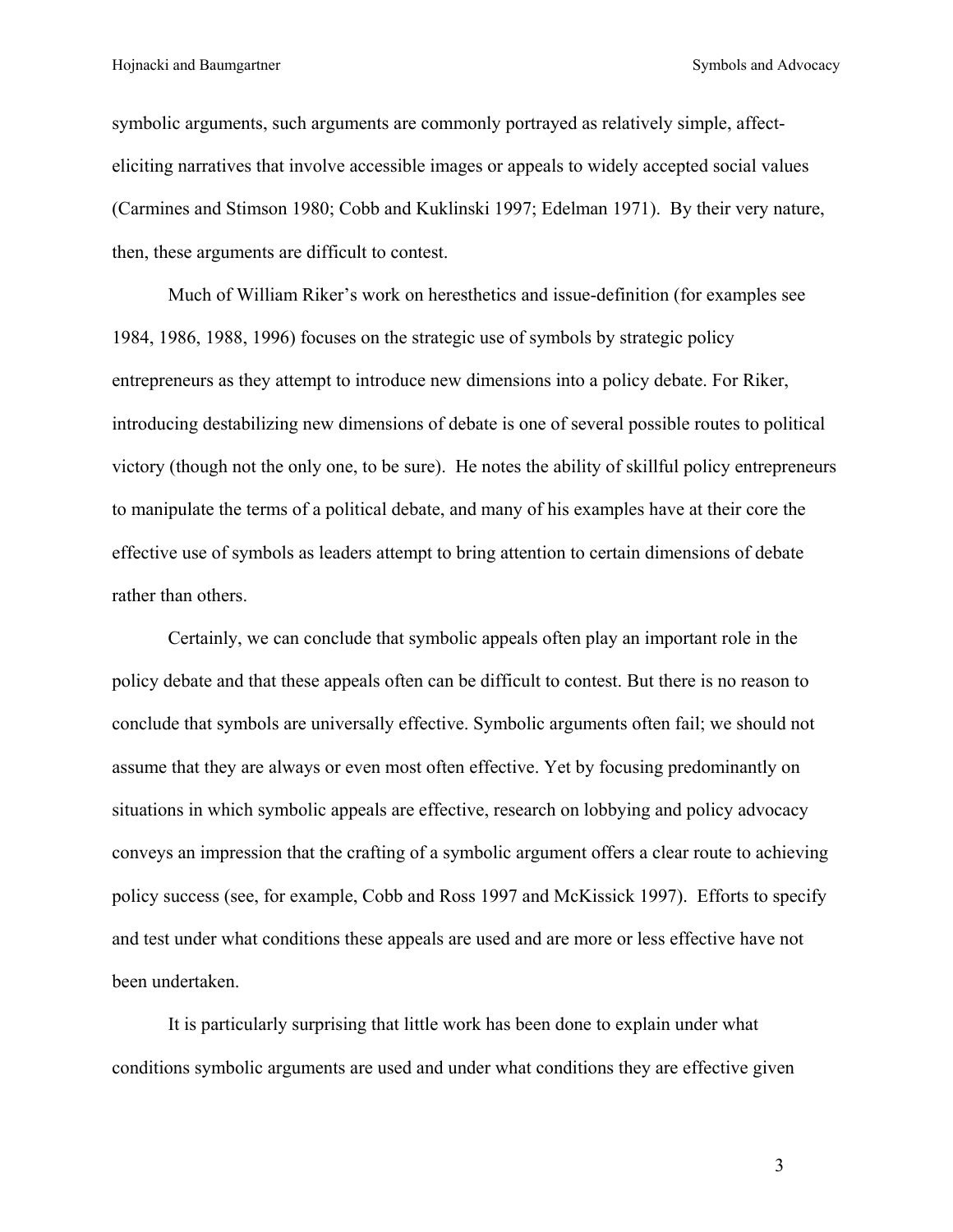Hojnacki and Baumgartner Symbols and Advocacy

current understandings of lobbying and advocacy. A wide range of recent studies, indeed a growing research consensus, focuses on the importance of costly information, technical expertise, and scientific consensus in affecting the terms of a policy debate and the reactions of decision-makers to the appeals of lobbyists.

Several studies focus on lobbying in terms of the provision of "costly information." Portrayals of lobbying as diverse as Austen-Smith and Wright (1994) and Hall (2000) are rooted in the notion that the provision of costly information by lobbyists to decision makers is the currency of the lobbying exchange. If lobbyists act to mobilize allies to serve as legislative agents on their behalf (Hall and Wayman 1990; Hall 2000), lobbyists would need to offer more than symbolic claims to encourage legislative allies to devote time and effort to an issue. If an organization is depending on legislative allies to work effectively on its behalf, that organization will attempt to illustrate how taking action for the group will help legislators achieve their electoral, policy, or procedural goals using costly information such as how a proposal is likely to impact different districts, who will pay the costs, and what those costs will be. Symbolic information would probably do little to sustain or subsidize an ally's efforts (Gandy 1980; Hall 2000). Similarly, both Ainsworth (1993) and Austen-Smith and Wright (1994) argue that legislators are more likely to listen to and perceive as credible lobbyists' messages when they present information that is costly for a lobbyist to collect. Although the attachment of a symbol to a cause may require effort, a symbolic appeal is unlikely to be perceived as conveying information that would be hard for the legislator to acquire on his or her own. Symbols, in short, are not costly, and there are strong theoretical reasons to expect lobbyists to focus their efforts on more specific arguments rather than on symbolic appeals, at least in many circumstances.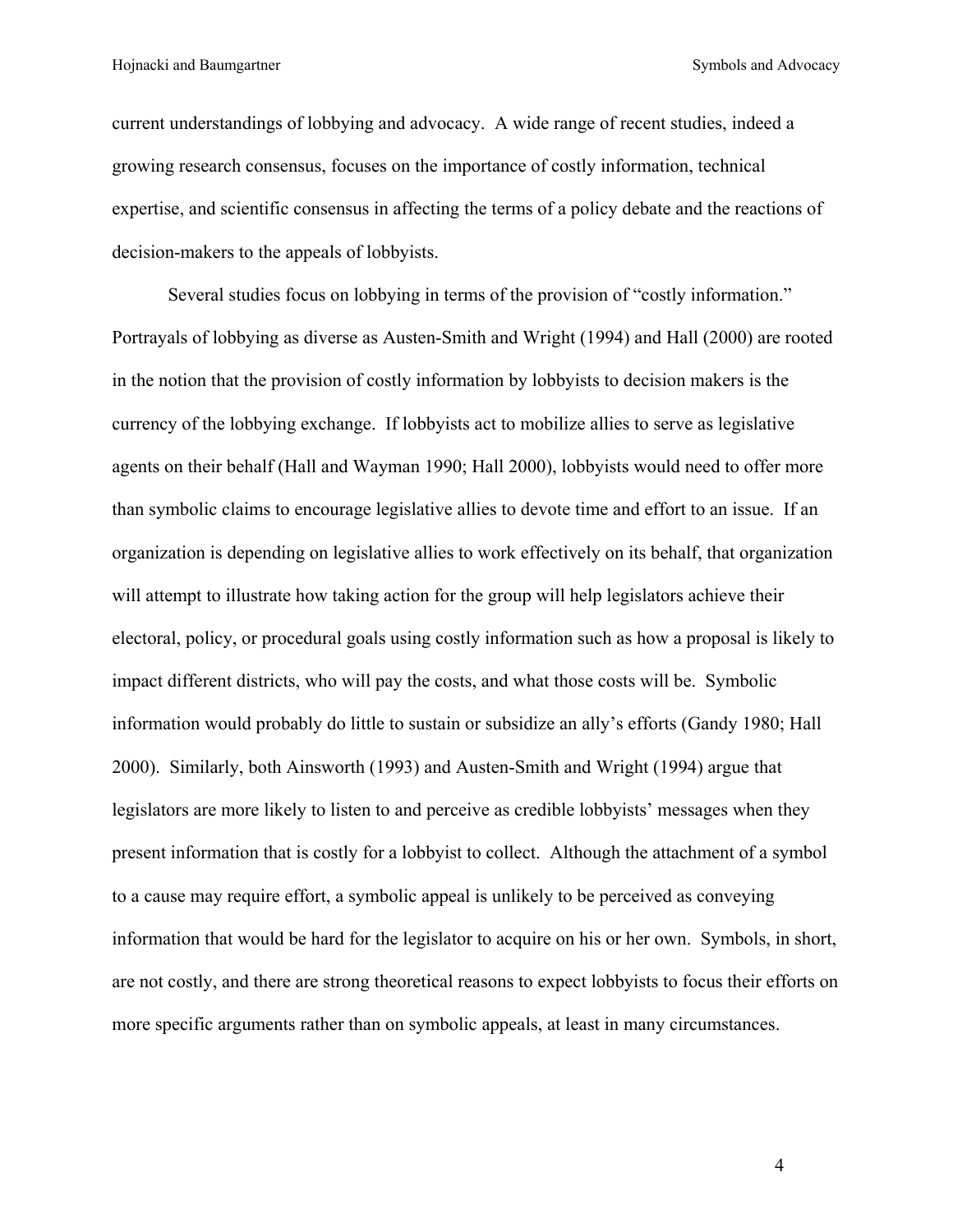Another set of studies focuses on the role of technical and scientific information in the process. Here we ignore the large literature on scientific policymaking to focus on a simpler point in the literature: the importance of policy analytic information such as cost-benefit studies, cost and revenue estimates, and other bits of technical, rather than symbolic, information. It is not enough simply to have a good symbol; these must be seconded by good evidence about impact, cost, and other relevant factors. Peterson (1995), for example, has shown that members of Congress and their staff can and do avail themselves of policy-analytic knowledge in an effort to reduce their uncertainty about the programmatic implications of legislative decisions. Although no one, including Peterson, would argue that policy-analytic information is easy to use in the context of congressional policy making, or that it is brought to bear in an objective way on the formation of policy options, it is true that Congress has created and fostered institutions such at the CRS and CBO that can provide its members with this type of information. In addition, Stone (1989) argues that causal theories linked with "widespread and deeply held cultural values" as well as those rooted in scientific evidence may be beneficial to policy advocates who seek to have their ideas guide public policy decisions. Esterling (2002) actually takes up the question of when an advocate is likely to bear the costs of conducting research and making a research-based argument. He argues that these costs are likely to be borne when issues are "nonideological, conflictual, partisan, and publicly salient" (2002, 28). According to Esterling, these are precisely the same conditions that are conducive to political deliberation. Clearly, then, a wide range of scholars have focused on the importance of technical information in the policy process; symbols matter, but there is little reason to expect that they matter alone. Few studies have done what we propose here, however: specify the conditions under which symbolic, as opposed to other types of arguments, will be used.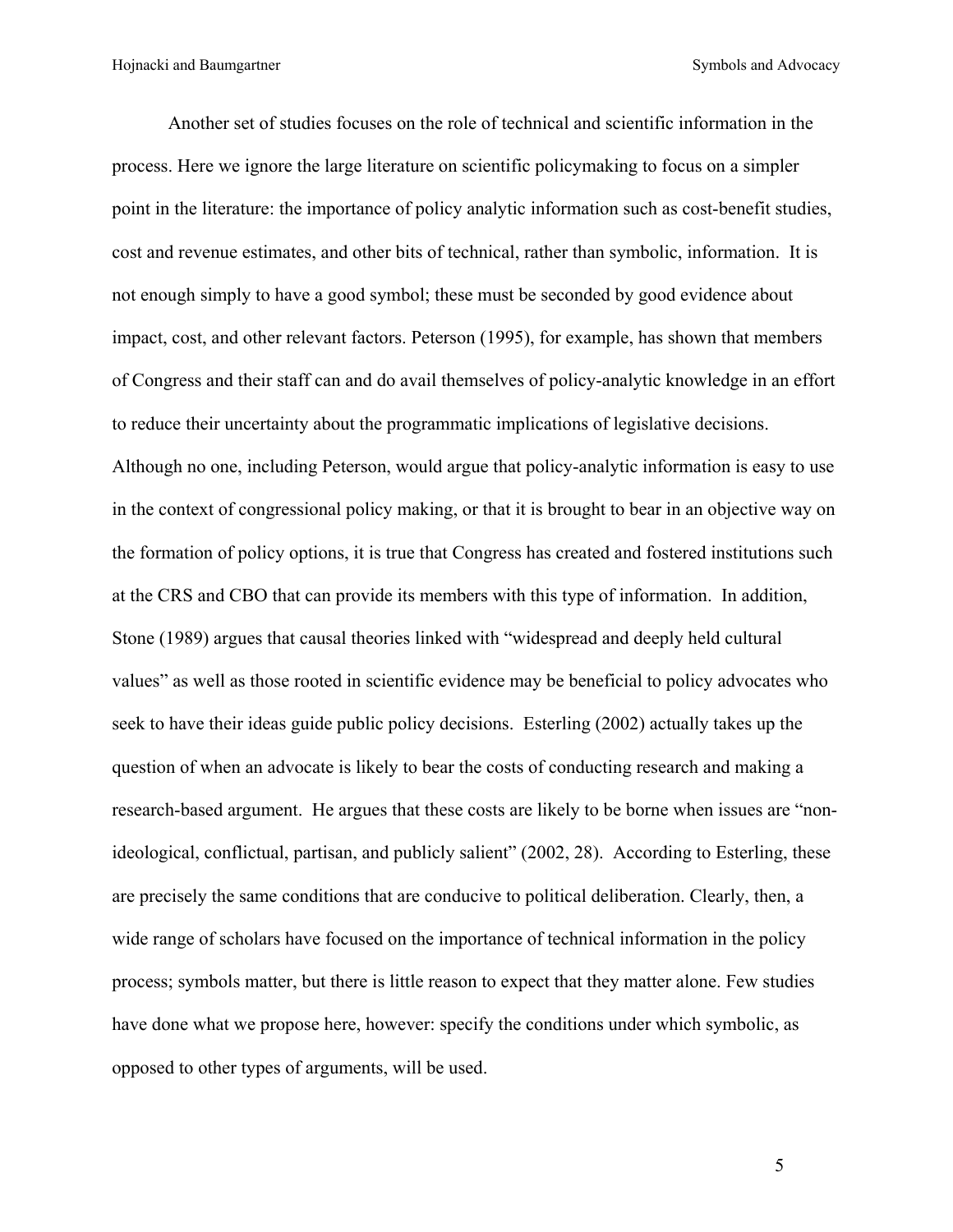Although the literature does not directly speak to the questions we pose about the conditions under which symbolic arguments are used and when they are effective and ineffective, it can inform our approach to that question. For example, the literature offers both implicit and explicit linkages between the utility of symbolic arguments and the visibility of policy issues. For instance, because symbolic appeals require little or no explanation of underlying issues or relationships between events, they are more likely to be taken up by the media, and thus more likely to make their way into the public consciousness. Indeed, a number of studies suggest that groups go symbolic in order to increase attention to their concerns and to mobilize their supporters (Cobb and Elder 1983; Terkildsen, Schnell, and Ling 1998). West and Loomis (1999) are more direct about the relationship between the arguments of advocates and issue visibility, predicting that the scope of conflict and the number of interests affected by an issue shape the type of narratives that will be used to define that issue. "As the scope of the conflict broadens, narratives become less complex and their meaning more frequently conveyed by metaphor and symbol" (West and Loomis 1999, 40-41).

Relatedly, both McKissick (1997) and Cobb and Ross (1997) argue that advocates should be expected to rely as much as possible on arguments that appeal to valence issues because they invoke images and ideas that are hard to oppose—they mute the opposition. Further, according to McKissick, they minimize an advocate's uncertainty about the reactions his or her arguments will elicit. If these expectations are correct and if advocates use arguments strategically in order to minimize opposition and maximize support for their policy objectives, advocates who are active on issues that engender diffuse or unorganized opposition (which is unlikely on a highly visible issue) might see few benefits in using symbolic appeals. A symbolic appeal may not be sufficient to build a coalition of support even if no vocal opposition exists. A great many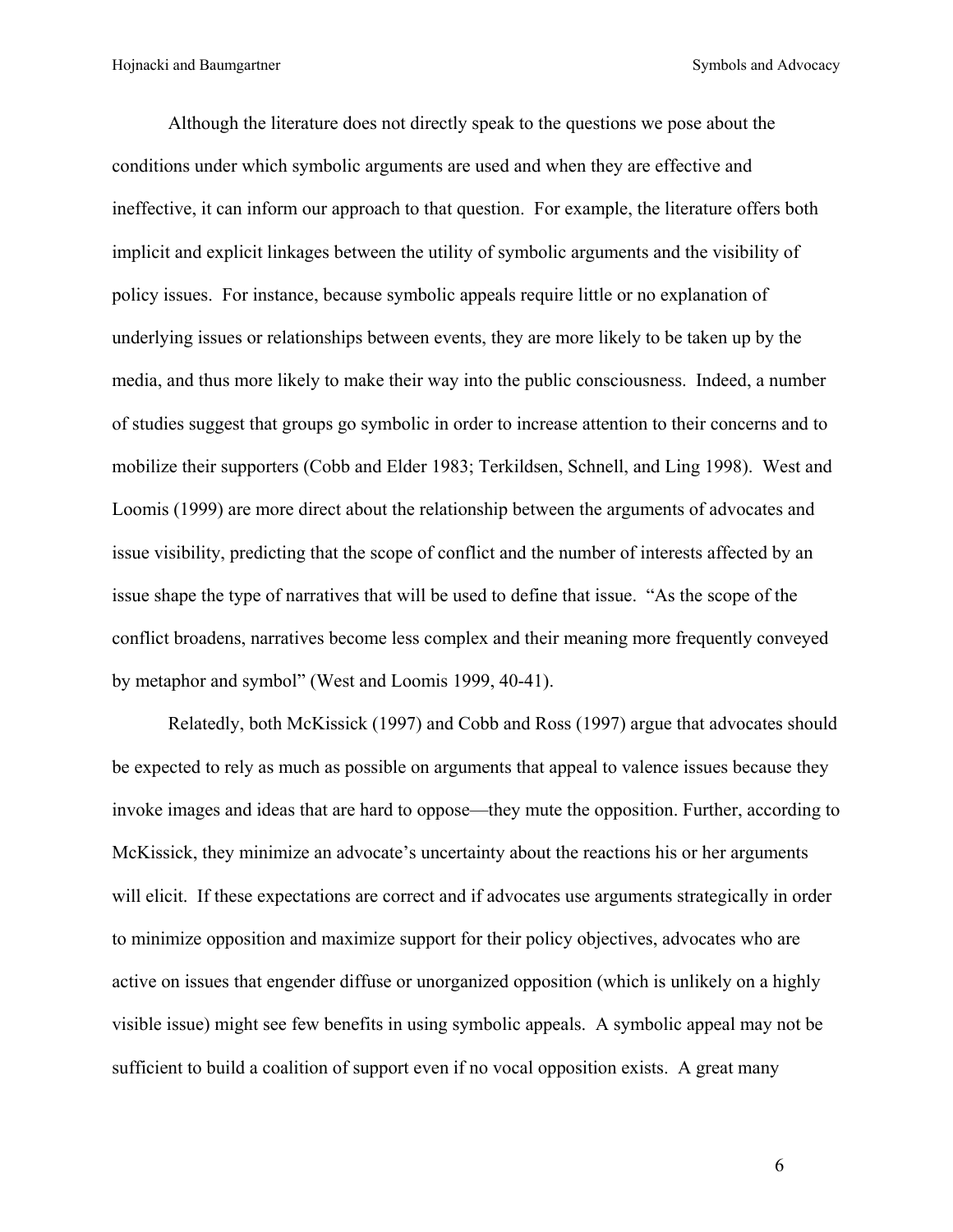Hojnacki and Baumgartner Symbols and Advocacy

problems can be linked with images and ideas that are commonly and easily understood, but agenda space is limited so an appeal of this type cannot be expected, on its own, to generate sufficient support. At the same time, symbols and other appeals to values may become important when support exists but is latent. That is, symbols may work to draw the attention of the uninterested rather than convert those who are paying attention to change their opinions on matters of policy (Cobb and Elder 1983). In fact, many advocates face "impediments" to action rather than active "opposition" to their ideas. Impediments are such things as diffuse lack of interest in the proposal, simple concern with any costly proposals (e.g., their impact on the federal deficit or tax rates), but no specific opposition to the particulars of what is being proposed. Often times advocates seek things that no one else actively opposes with a particular rival proposal, but which nonetheless cannot be achieved because of the various impediments to action that are strewn across the legislative highway. One of these, having diffuse rather than specific opposition to overcome, may inhibit the usefulness of symbolic appeals. These are simply not enough; in these issues no one disputes the goal, they simply do not share any sense of importance or urgency about it.

Our review of the literature concerning how visibility and opposition affect argument effectiveness shows a number of expectations, but these are quite imprecise; further, they are derived from studies that focus selectively on cases where symbolic arguments are effective. Moreover, in most of these studies the unit of analysis is the issue not the argument or advocate (cf. Baumgartner 1989; Kollman 1998; McKissick 1997). Thus, these projects can usefully explain and demonstrate various aggregate-level implications of using symbolic arguments, including how these arguments affect the level of conflict in a debate, who participates in policy decisions, and the salience of a debate. A much weaker foundation exists to examine when and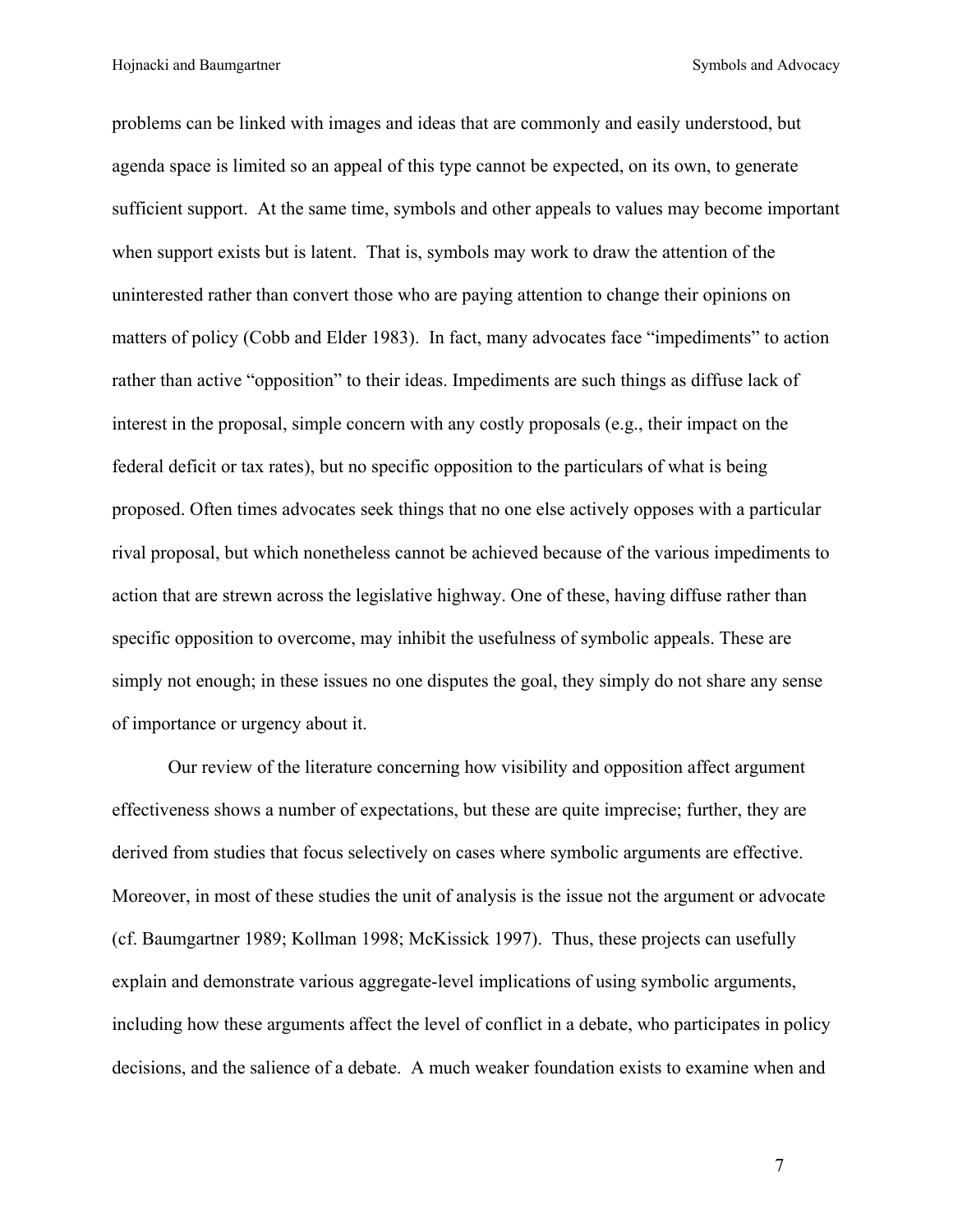why individual lobbyists attempt to link symbols to issues. As we explain below, our project allows us to contribute significantly to this foundation both by identifying the conditions that are associated with the use (both effective and ineffective) of symbolic appeals, and examining the likelihood that a typical advocate would encounter these circumstances in a typical policy debate.

# **Theoretical Approach**

We consider the question of attempting to link an issue with a symbolic argument from the perspective of a policy advocate. Should they try? What are the possible outcomes of such an effort? Let us consider several possible outcomes. For simplicity, we consider the process where one advocate "A" (or group of advocates) has the choice of going symbolic or not. After this first move, then others involved in the issue ("B") may react. Several possible outcomes are possible:

- First, A may not go symbolic. The issue will not be linked to a symbol.
- Second, A may go symbolic and B may agree with the symbol chosen. The issue will become firmly linked to that symbol.
- Third, A may go symbolic and B may ignore A's effort. The issue remains unattached to the symbol in spite of A's efforts.
- Fourth, A may go symbolic and B may counter with a rival symbol. The issue becomes symbolically charged, but with competing symbols on more than one side.
- Fifth, A may go symbolic and B may counter with technical information disputing not the symbol, but the cost or feasibility of the proposal. Essentially, B grants the value of the goal, but disputes whether it can be achieved. The issue is not effectively linked to the symbol. B argues that the policy will not, in fact, lead to the valued goal everyone shares.

While this is a simplification, it is worth noting that two of the scenarios lead to a

symbolic linkage and three do not. This suggests that symbolic appeals would be relatively rare

in any random set of issues. Moreover, between the two symbolic outcomes, only one is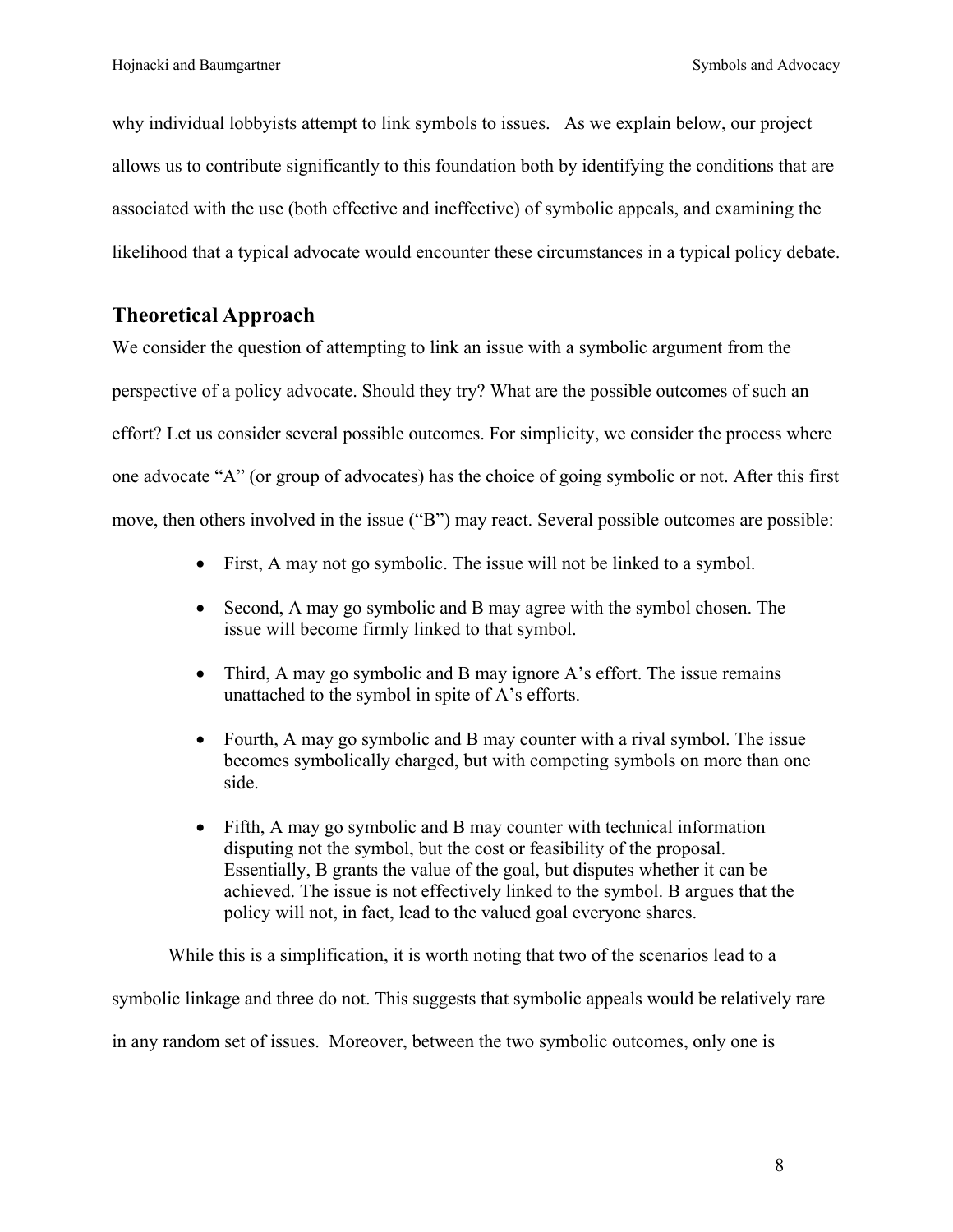preferred by A. Outcome four, rival symbols, may in fact be an inferior outcome to outcome one, making no effort to introduce symbols into the debate in the first place.

Let us consider these scenarios in turn. For clarity and simplicity, we simply treat actor A as the first mover and allow B to represent all other actors in the process. In the real-world examples to follow, of course, A and B are sometimes multiple actors and they all are involved in the process simultaneously, not moving in any sequence. Indeed, most advocates most of the time are reacting to the arguments and developments created by forces outside of their control, at least in those salient cases that involve many advocates simultaneously (see Baumgartner and Leech 2001 on the large numbers of advocates involved in some policy debates; none can be said to control this process). Clearly, lobbyists must expect that rival advocates will react to their arguments; predicting the likely rebuttals to one's arguments, and knowing the strongest arguments that the other side might be able to use, is an important element of what an effective advocate does. This reactive and often defensive nature of the policy debate is rarely portrayed in the literature, creating an impression that lobbyists always act proactively with a symbolic appeal in order to mute the opposition. In fact, as we lay out in this paper, there are many other possible scenarios. Still, for the purpose of understanding the strategic dynamics of the actions and reactions of those involved in a policy debate, we can discuss them in terms of sequential moves with no loss of generality.

Let us start with scenario two; we will consider scenario one at the end. In scenario two, A goes symbolic and B accepts the symbol. In this case, the preferred policy alternative is successfully linked to an unassailable American value such as "saving the family farm," "enhancing international peace," or "fighting terrorism." In this best possible case, an initial effort to tie the policy with a symbol can lead to a cascade of support with no possible counter-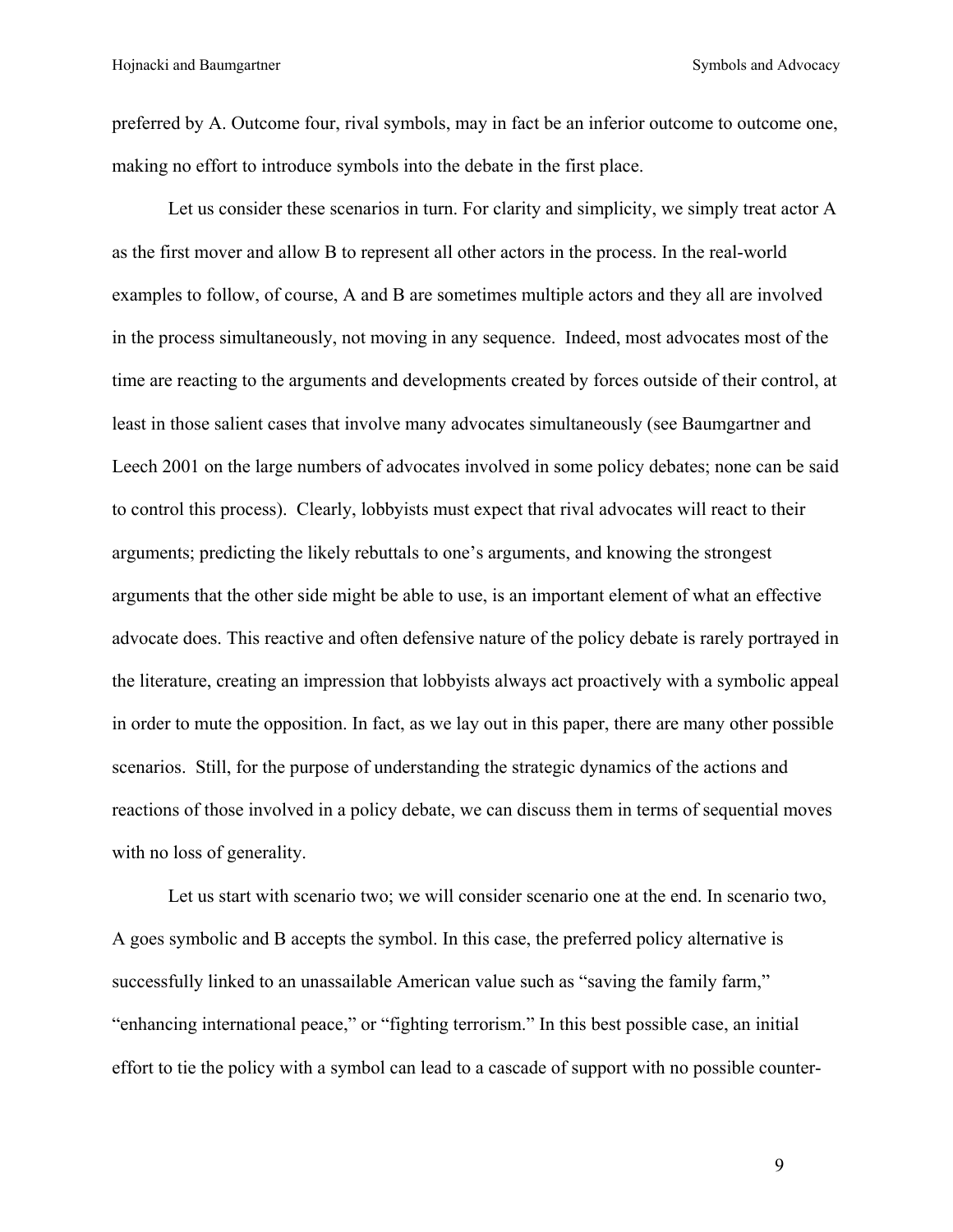argument. This is the complete success scenario envisioned in much of the literature on lobbying and symbols. If one were able to produce these types of linkages, one would be powerful indeed. Clearly, whether or not these are the result of individual lobbying efforts, many policies are linked to such powerful valence positions that counter-arguments are extremely unlikely or ineffective. So complete dominance of the rhetorical field of maneuver is one possible outcome of the use of symbolic arguments.

In this complete-success scenario, it is worth noting that exogenous events can sometimes draw attention to powerful symbols, or serve a similar purpose as a new symbolic argument. Such attention-riveting events as the World Trade Center bombing of September 11, 2001 or the space shuttle disaster of February 1, 2003 are not merely symbolic, of course—these were real catastrophes, not just symbols. While they are real enough when they occur, these events can later become symbols for a broader issue as policy makers try to justify future proposals. Whether created by a real-world event or by the rhetorical use of symbols, some policies become firmly linked to widely shared goals such as fighting terrorism, promoting individual opportunity, or furthering public health. Linking a policy to such an unassailable goal, and convincing others that no other more contested value is also associated with the policy, is the focus of many policy advocates and government leaders. This is easier said than done, however.

The third scenario laid out above is that B ignores A's efforts to attach the policy to a symbolic touchstone. Not all issues are ripe for symbolic exploitation. In the cacophony that is the Washington policy process, many people claim to be promoting widely shared values; being seen by others as doing so requires getting their attention and overcoming their skepticism: not always an easy task. Whereas one might argue that the Medicare reimbursement rate for pathologists that screen Pap tests will affect women's access to these tests, few will be convinced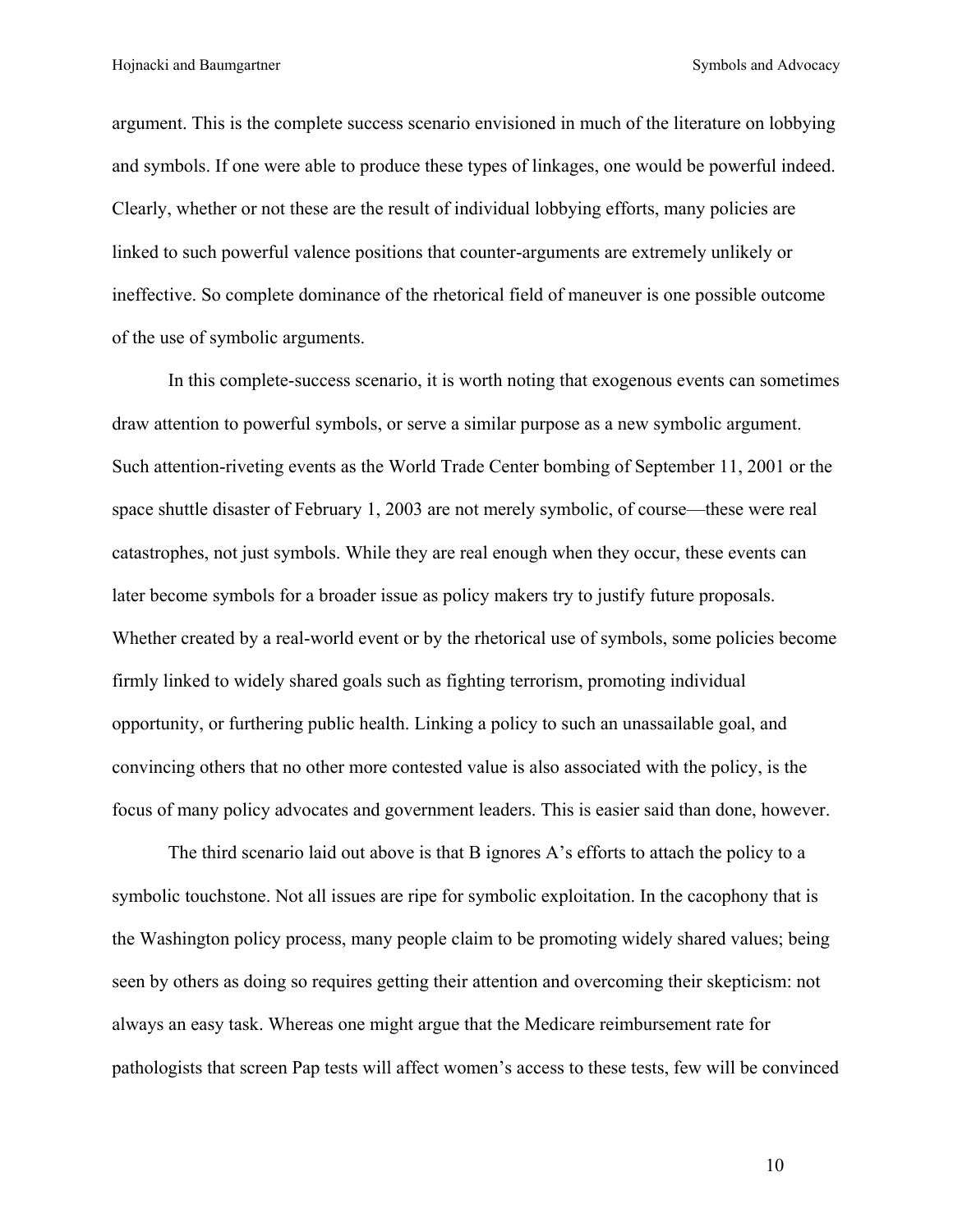that screenings will cease in the absence of a rate increase. On such a technical financial matter, Members of Congress want to see more than just a statement that the policy furthers some general goal. They want to see cost estimates, evidence of voter or constituent concern, or other things besides only a good symbol. In other words, there is no reason to expect that every effort to link a policy to a symbol, however powerful, will be successful. Most efforts, in fact, may fail. They may be seen for what they are: strategic efforts by entrepreneurial policy advocates to manipulate the process. Since others involved in the Washington policy community were not typically born yesterday, they are often skeptical in accepting others' arguments about how a given subsidy program, higher reimbursement rate, or restrictive regulation may do more than simply add money to that group's collective income. (In the literature, the "success rate" of lobbyists' efforts to establish symbolic linkages is completely unknown; there are no studies of which we are aware that provide direct evidence on this question.)

It is worth noting that being ignored or discounted may be especially likely in low-cost, low-visibility issues, or other issues that involve a relatively small constituency. Sometimes cost and impact may be a benefit—a larger impact makes some symbolic claims more credible. One might think of the home mortgage deduction. Whereas many other special tax concessions were stripped away in the 1986 tax reform geared towards simplifying the tax code, this one remained firmly in place. Supporters of it had two strong sources of support: a symbolic linkage with the American dream of owning one's own home, and a massive financial impact on the construction and banking industries. While the cost to the federal government of the home mortgage deduction is enormous and while most other similar deductions were excised from the tax code in 1986, the large cost and financial impact of this policy may have helped rather than hindered the real estate interests intent on gaining a continued exemption for this special tax treatment for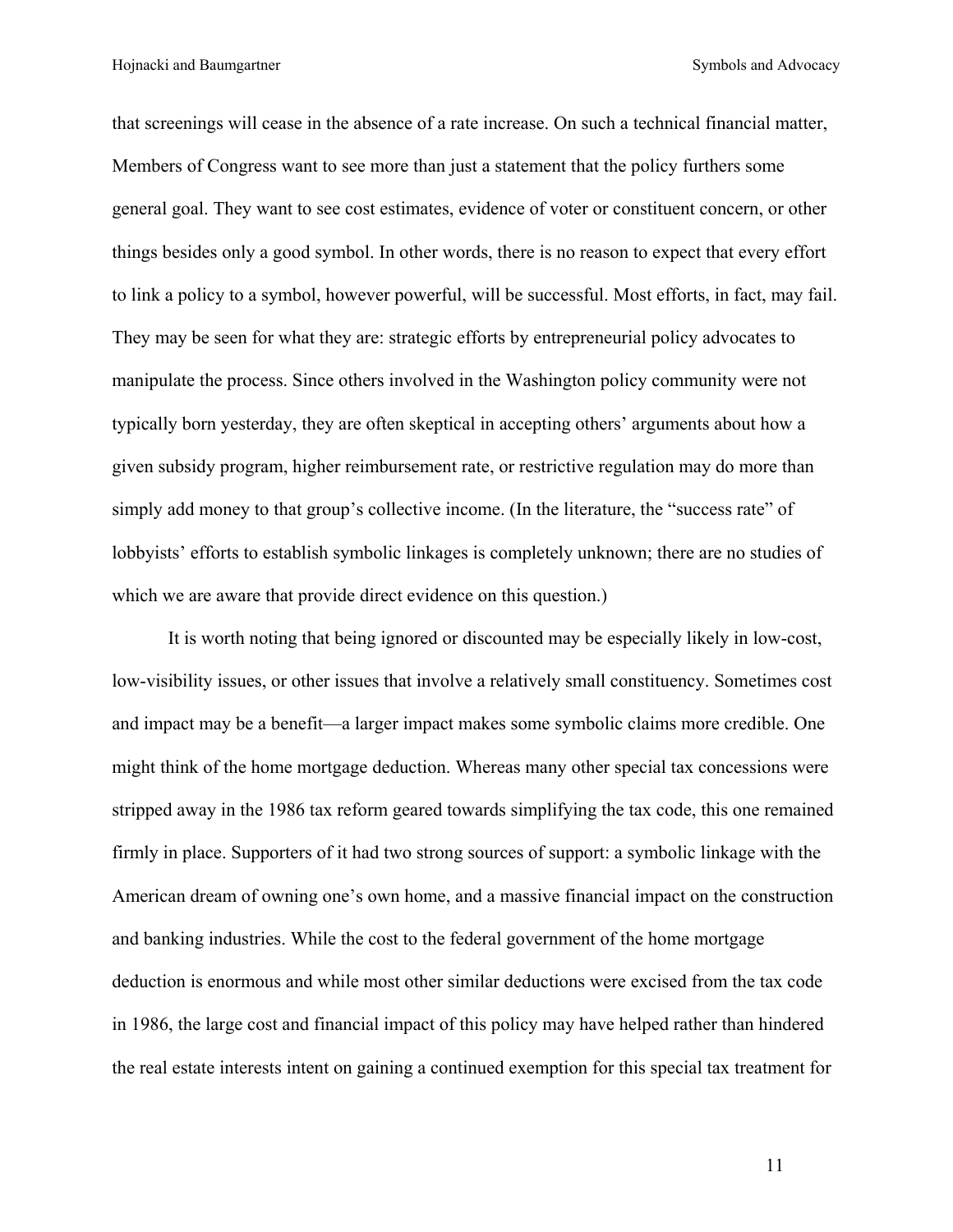home mortgages. Comparing the mortgage, banking, and construction industries, along with the voting block represented by those benefiting from the home mortgage deduction, with the doctors and technicians referenced in the previous paragraph may give an idea of why Members of Congress were more attuned to the symbolic value of home ownership than to that of protecting women's access to health services through Medicare. Few are probably opposed to insuring the widest possible access to these services in the abstract, but that simply is not enough to get a decision maker's attention. The threshold for attention in Washington is high.

Lobbyists and other advocates tied with large voting constituencies and massive financial resources have an easier time passing this threshold than such lobbyists as the College of American Pathologists, American Speech Language Hearing Association, National Association of Social Workers, National Association for the Mentally Ill, and others we have observed. When the American Motorcycle Association argues that access to roads in the national forests is a matter of liberty, this claim gets less attention than when the entire pharmaceutical industry lines up against some policy that they argue will erode profits or reduce incentives for research and development. The financial clout and electoral impact of the affected groups matter; this is not simply because of PAC contributions or any other single reason. It has to do with getting attention. Symbols alone, especially when wielded by politically inconsequential interests, are not enough.

The fourth scenario in our set of possible outcomes in the strategic decision of going symbolic is even worse than being ignored: Other advocates may point to even more potent symbols working against one's preferred outcome, making compromise and marginal improvement in the status quo more difficult. This scenario is akin to the process of "noncontradictory argumentation" described by Baumgartner and Jones (1993) in which various sides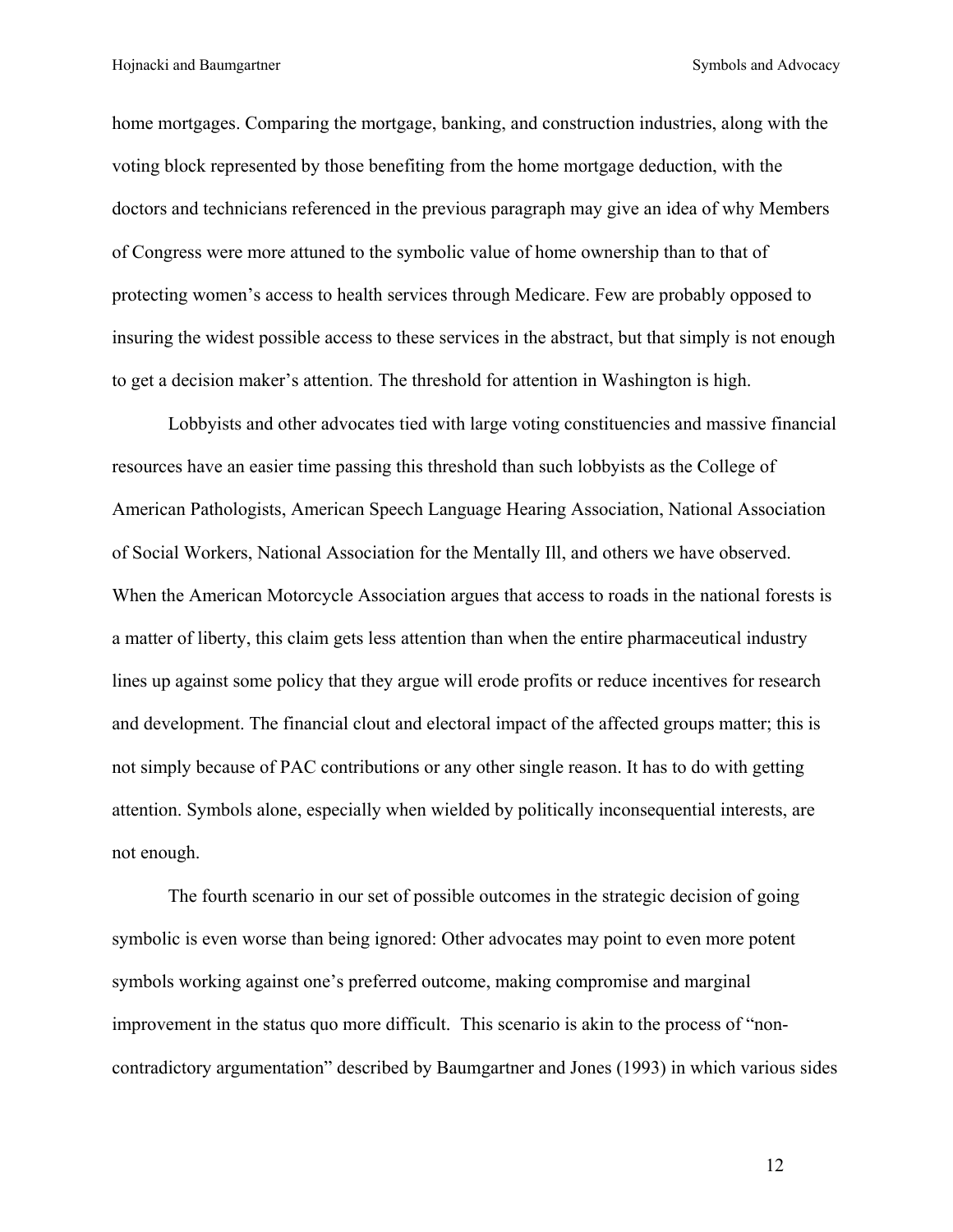of a debate point to symbolic values that are widely shared and which support opposing policy options. Rather than engage directly in challenging the other side's definition of the issue, opposing sides simply ignore each other, promoting rival but non-contradictory symbols. Jobs and economic growth are widely shared values, as is saving the environment. A debate on these terms is non-contradictory because neither side appears to be contesting whether the policy will achieve the goal the other side argues; rather, each side simply points to additional goals.

While no one taken seriously in the United States is opposed to the combat against terrorism, and none would condone appeasement of hostile foreign powers, few policies are or can be linked *only* to these values without also raising questions about civil liberties, privacy protection, opposition to racial profiling, due-process rights, or other cherished values. Americans support peace, naturally. But they also value their constitutional liberties and freedom from government intrusion. When policy debates occur on these lines, both sides of the debate have powerful and widely shared symbolic if not constitutional touch-stones that can be used to counter the arguments of the other side. Whereas A might argue that a policy enhances the public health, to which no one is opposed, B may say that it is merely a budget-busting example of ever expanding government intervention in the private workplace. Stalemate is always a possibility in an argument that becomes linked to powerful symbols on more than one side.

Just as one side may argue that a given policy promotes international understanding by promoting free trade, opponents may argue that the country in question is an arms proliferator, a human rights abuser, an abortion-inducer and generally no target for American indulgence. Many debates in American politics feature powerful *competing* symbolic touch-stones on various sides of the debate. Gun control advocates and supporters of the gun industry each link their preferred views to widely shared symbols with which few Americans disagree. Family planning and anti-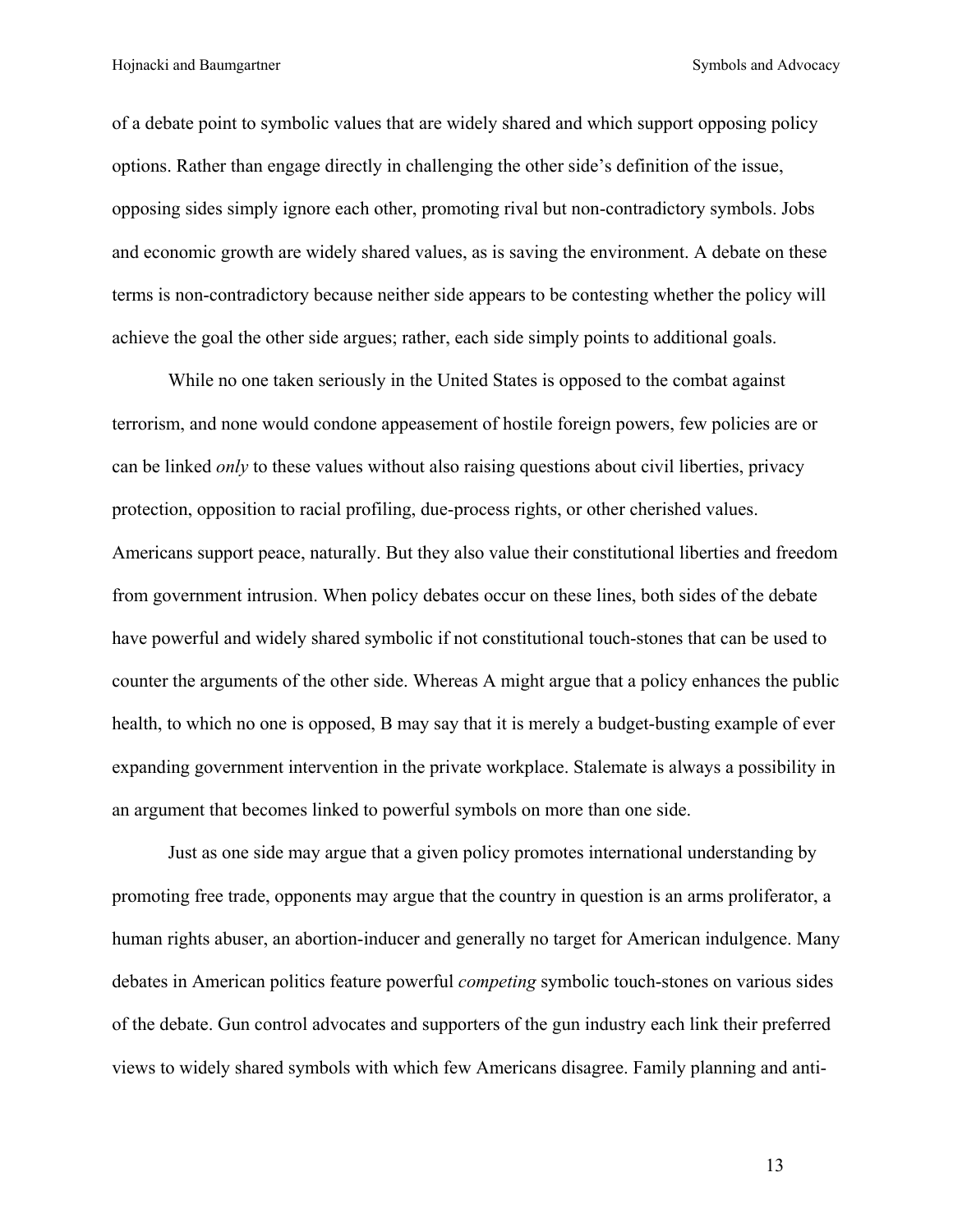abortion advocates similarly link their policy objectives with widely shared symbols of fairness, equality, women's rights, and morality. Clearly, one possible outcome stemming from the decision to go symbolic is that the other side goes symbolic as well and that both sides then harden into emotionally charged positions.

In fact, given the multidimensional nature of most complex public policies, it is hard to imagine issues that could not be linked with a competing more negatively-charged symbol than a policy advocate might prefer. The question is a practical or strategic one, not a theoretical one; theoretically, almost any issue could be linked to both good and bad symbols. The strategic question of concern to a policy maker is whether there is a set of policy advocates with the interest, the inclination, the skills, and the resources to link one's policy with a set of symbols and values that would be detrimental to the outcome. Considering the on-going nature of most policy issues within professional communities of experts, the decision to go symbolic by expanding the scope of discussion beyond the set of those normally involved may lead to an opposing effort to point out some more negative symbolic linkages that may be equally compelling to outsiders. In any case, the public debate surrounding a given policy is not determined by proponents acting alone. The actions of one side must be expected to produce a predictable reaction by those on other sides of the debate.

The fifth scenario we lay out is A goes symbolic and B responds non-symbolically such as by contesting the cost or feasibility of the plan to reach the goal of the policy. Rather than contest the value of the goal, or propose a rival symbol also associated with the policy, B argues on a more technical level. Essentially, this argument can be summarized as: "Much as all support the goal, unfortunately present technology simply does not allow its achievement" or "in spite of the value of the goal, the proposed policy will be pose serious implementation problems; there is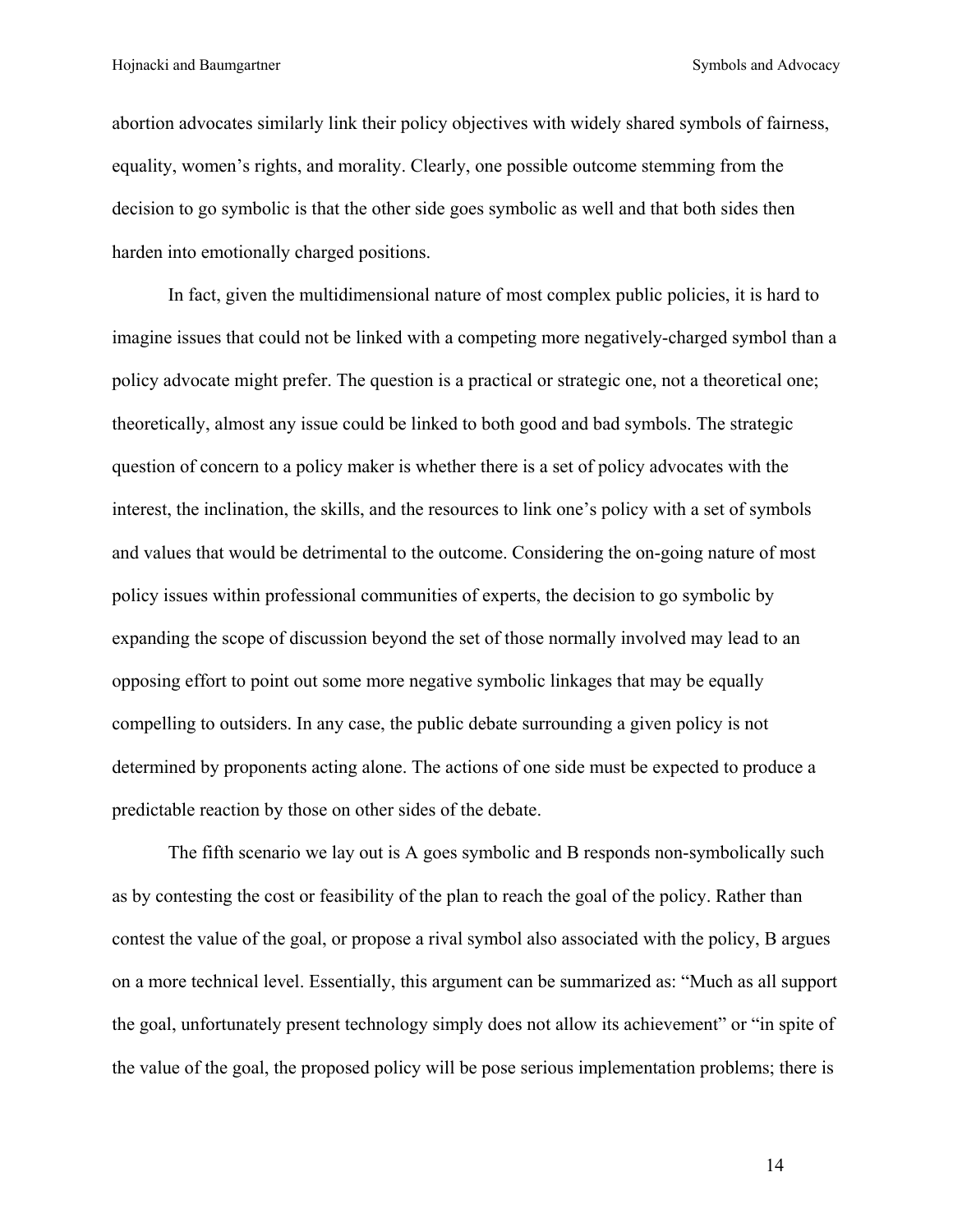no proven technology or process to guarantee that the policy will actually lead to the outcome we all desire." No competing symbolic argument is presented; rather the counter-argument is simply that the proposal will not reach its goal or that it will pose unintended consequences that no one wants.

The fifth scenario, technical counter-argument to a symbolic appeal, is quite different from scenario four, response with a rival symbol. In scenario five, B admits that the policy focuses on a worthwhile goal. If implementation or other problems could be overcome, this argument would no longer work. Acceptance by others of the goals one seeks to achieve is no winning formula. Technical arguments, feasibility and cost issues, may remain.

Given the possible outcomes from the decision to go symbolic, it is worth considering scenario one in some detail. A simply decides not to go symbolic in the first place. One point is especially important here. Issues are not automatically linked to a symbol; some policy advocate must make an effort to bring attention to the symbol. Considering that most issues most of the time are considered within the confines of professional communities of specialists already familiar with the arguments, symbolic arguments may not be paramount for a given issue at a given time. In fact, there are strong reasons for policy advocates to avoid the elevation of their issue to a symbolic level in the first place.

Whereas almost any policy could hypothetically be linked to some common public value such as promoting peace, security, economic growth, or the public's health, few individual policy advocates will ever single-handedly make this occur. They may make little effort to link their policies to symbolic values unless and until they see that others are primed to accept these linkages. Certainly, if they expect that the outcome may be number three (derision), number four (stalemate), or number five (technical morass), they will prefer to avoid symbols in the first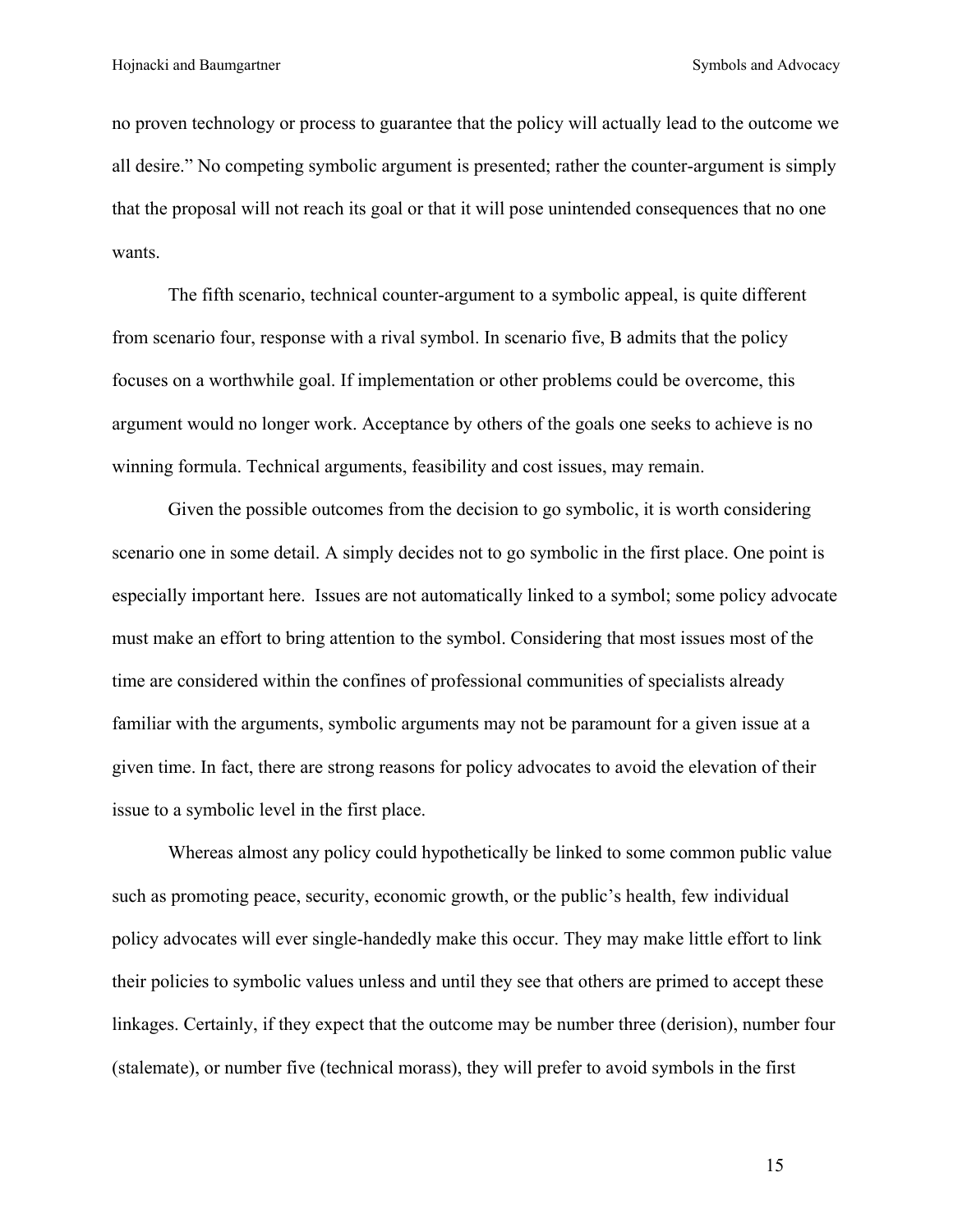place. Only scenario two ensures victory (though scenarios four and five have the potential for a hard-fought victory as well). Policy advocates have important investments in their own reputations and they work hard to maintain these. Ineffectual efforts to make symbolic arguments where all others in the community see only a money-grab can seriously erode credibility. Even worse, the decision to go symbolic in an area where the other side actually has better symbols to work with, a greater ability to mobilize public opinion, and a larger public relations machine may produce a long-lasting policy disaster with victory precluded and even marginal improvements to the status quo made less likely after a possible hardening of positions as each side engages in symbolic and emotional appeals.

In sum, there are some good reasons to go symbolic in the Washington policy process. There may be even more reasons to avoid it. We explore these dynamics in the pages to come.

#### **Hypotheses and Expectations**

In the previous section we laid out five different scenarios ranging from no attempt to go symbolic to various reactions by B to A's attempt to inject symbolic elements into a given debate. These five scenarios suggest a number of specific hypotheses about the use and effectiveness of symbolic appeals. We outline some hypotheses in this section; we will test these and other hypotheses when our project and argument coding are complete.

We begin with a hypothesis about the prevalence of uncontested symbolic appeals.

**H1:** Most symbolic claims will be either contested or ignored rather than uncontested and accepted.

Because issues are multidimensional, and can therefore be linked to a variety of different appeals, we believe it is likely that an opposing advocate would be able to contest another advocate's claims. Whether by suggesting a powerful counter-symbol or by arguing against the feasibility of achieving a policy goal, advocates are unlikely to give in to accepting their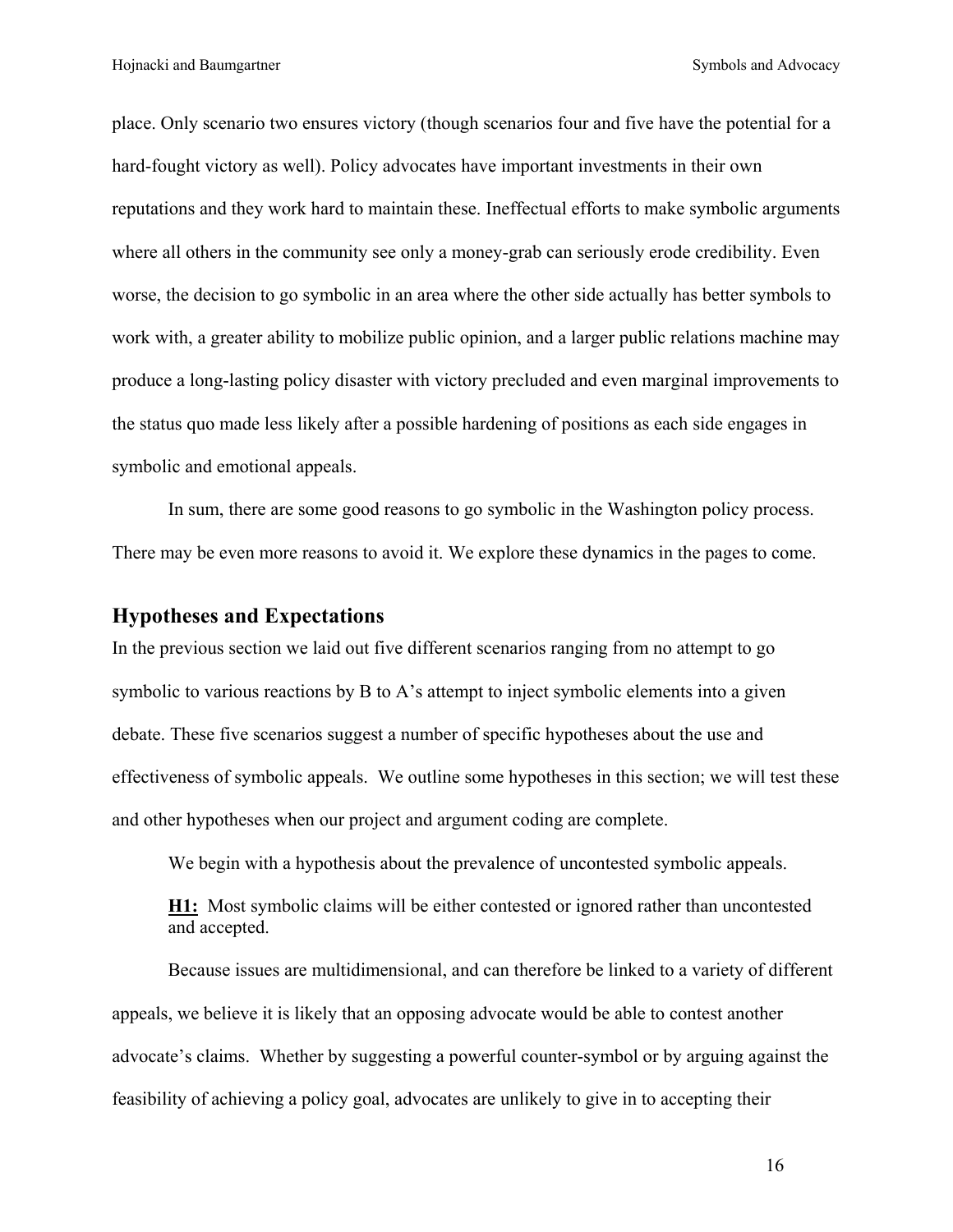opponents' claims. This hypothesis runs counter to the impression offered by the literature that symbolic claims are readily used and effective. As noted above, we believe that this impression results from researchers' tendencies to focus solely on instances in which symbolic appeals are effectively employed.

Our next set of hypotheses outlines our expectations about when an advocate is likely (or not) to go symbolic. Consider first that changing policy is generally more difficult than maintaining the status quo so that proponents of change might be more willing to attempt a symbolic appeal. Although that attempt may fail (the symbol may be ignored, it may be countered with a non-symbolic appeal, etc.), so too could a non-symbolic appeal. To an advocate of change, the relatively difficulty of contesting a symbolic argument might make it especially appealing in the face of an otherwise low expectation of success. For status quo defenders, there may be less to gain from a symbolic appeal. Since maintaining the status quo is typically easier than changing it, opponents of change probably see little value in employing an argument that potentially could broaden the conflict. Instead, it would be more reasonable to contest whatever claim is made by proponents of change in a way that contains the conflict and minimizes the chances of drawing attention to a debate. Thus, our second hypothesis is:

**H2:** Symbolic appeals are more likely to be used proactively than by advocates who prefer to maintain the status quo.

The logic of conflict expansion also underlies the contention that symbolic appeals are commonly associated with very public and visible debates (West and Loomis 1999). Although this may be true, it is difficult to know whether these arguments lead to increased visibility or whether in the case of a visible or highly salient issue, advocates believe that deploying symbolic arguments is likely to increase their chances of success. It may take a relatively large and easily mobilized constituency to be associated with an issue for symbolic arguments to appear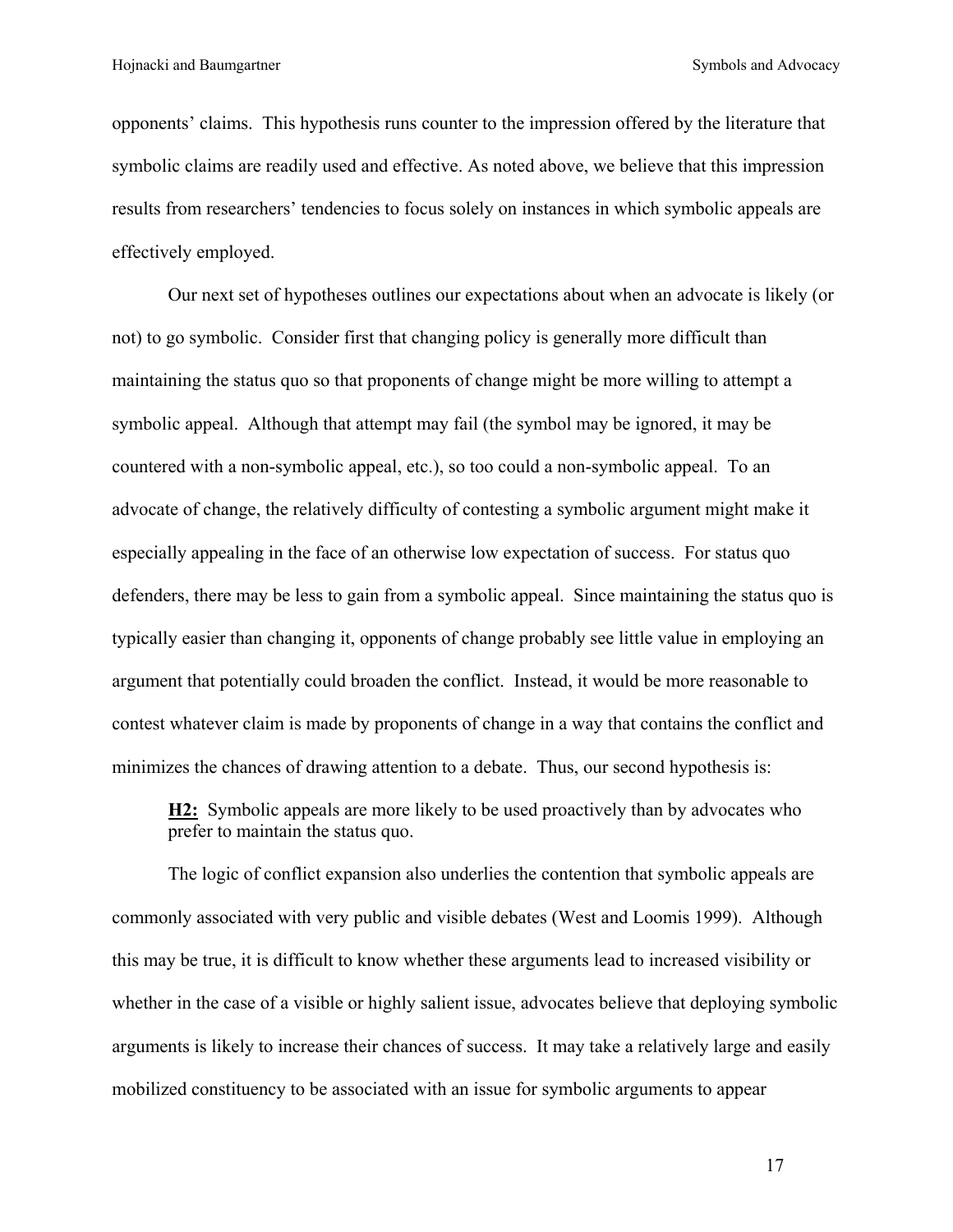acceptable. On an issue that involves a very limited population, the effort to link it to a symbol may strike many as dubious. Thus:

**H3:** Symbolic arguments are less likely to be used by advocates who represent small, geographically focused, and/or not readily mobilized constituencies than by advocates who represent large, geographically dispersed and/or easily mobilized constituencies.

Researchers also rely on the logic of conflict expansion when they suggest that symbols can be very effective in drawing the attention of those who are uninterested but not necessarily opposed to an advocate's policy goals (Cobb and Elder 1983). The benefits of using a symbolic argument may be substantial when an advocate believes that a large constituency is available to be mobilized or when a group feels it has effectively been shut out of a policy process. Even if a group expects to lose, it may engage in a symbolically charged conflict expansion strategy as a means of mobilizing its supporters. This leads to a fourth hypothesis:

**H4:** Symbolic arguments are more likely when one side of the debate can use the issue to mobilize supporters or to exploit the issue in a future election.

Aside from differences that we may observe across different types of advocates, the use and effectiveness of symbolic appeals also may vary across issues. For instance, the nature of the opposition an organization encounters or expects to encounter on an issue may affect the choice of argument. Many issues engender opposition that is diffuse and is complemented by minimal support. In these situations, the opposition or impediment an advocate faces derives not from a group, member of Congress, or the public but from a perception that the issue at stake is not linked with any problem, that it is not sufficiently important to address, or that it is not sufficiently worthwhile to fund. Advocates who are active on issues of this type should see few benefits in using symbolic arguments. Agenda space is limited so invoking symbolic appeals, exclusively, cannot be expected to generate support sufficient for action. The absence of a tangible and loud set of opponents brings no special credibility to the claims that are made by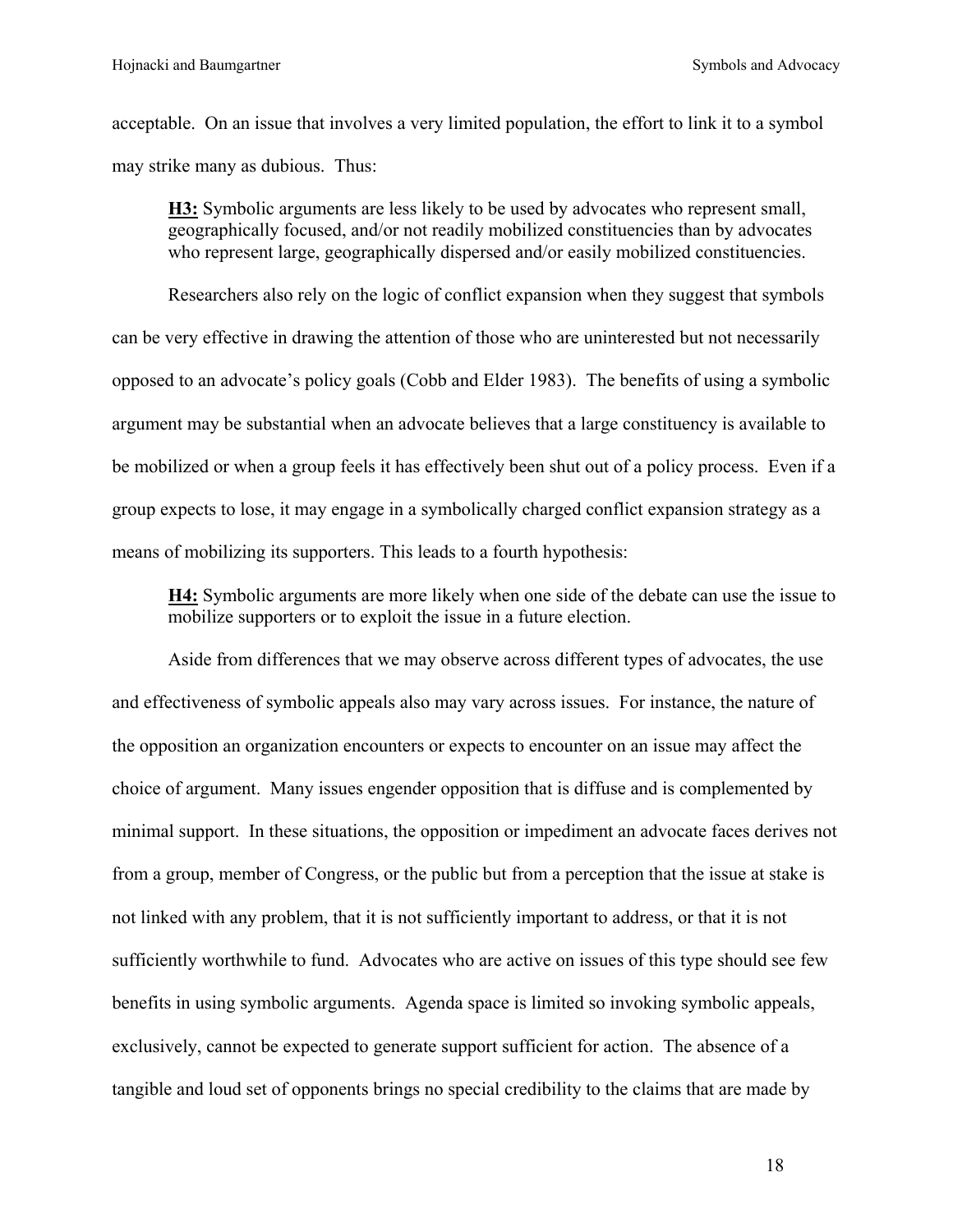advocates. In contrast, when a set of vocal organizations or members of Congress oppose an advocate's interests, symbolic arguments probably are perceived to be more effective at maximizing support because the presence of opposing voices (even if these voices are trying to define the issue space differently) will be seen as lending a sort of legitimacy or importance to the values invoked. Decision-makers are placed in a position of explaining a basis for their issue-related choices on something other than the symbolic dimension. Thus, our fifth hypothesis is:

**H5:** Symbolic arguments are less likely to be used by advocates that anticipate/encounter diffuse opposition to their claims than by advocates that anticipate/encounter organized opposition.

Symbolic arguments also may be viewed as questionable or ineffective when the issue is relatively low cost or has an otherwise limited scope. As we note in our description of the third scenario where a symbolic appeal is ignored, not all issues are ripe for symbolic exploitation. On matters of relatively limited scope, members of Congress want to see more than a statement that a policy furthers some general goal. They want to see cost estimates, evidence of voter or constituent concern, or other evidence that the matter merits their scarce time and attention. Our next hypothesis follows directly from this logic:

**H6a:** Symbolic arguments are less likely to be used in debates over issues that are small in scope/expense than they are in debates over issues that are large in scope/expense.

Relatedly, we can expect that symbolic appeals will be especially rare on issues that involve professional regulation or on other matters where bi-partisan debate is more highly valued. Specifically:

**H6b:** On issues of professional regulation, non-symbolic counter-arguments such as those based on technical, cost, or feasibility concerns, will be more common than symbolic ones. As a result, these issues are less likely than others to become highly charged symbolic debates.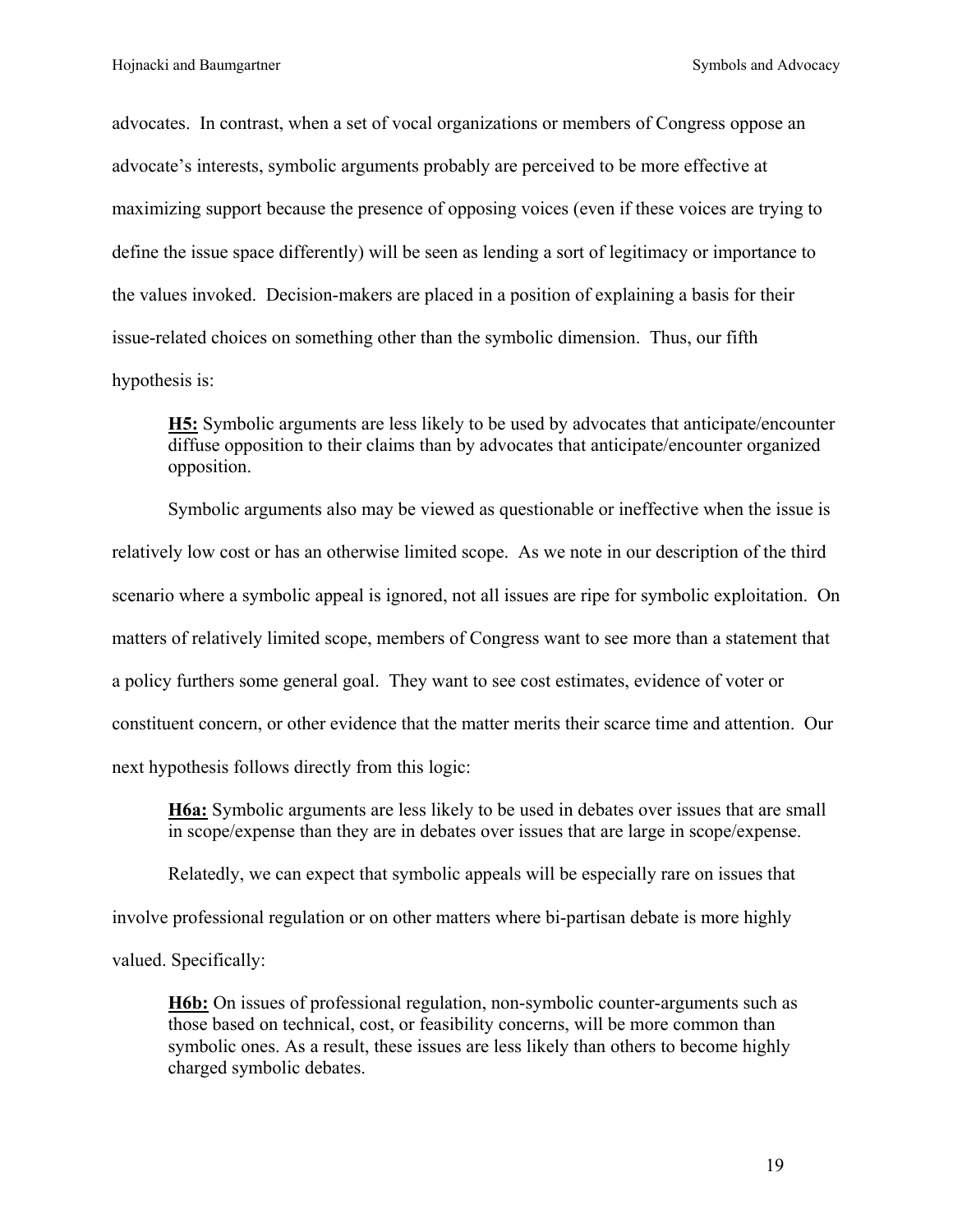In contrast to issues of relatively small scope, there is tremendous potential for a symbolic appeal to resonate when the affected constituency is large and readily mobilized for political action. Thus, we expect that symbolic rhetoric will be contested with other symbolic rhetoric when both (or multiple) sides of a debate are associated with large, dispersed, and potentially mobilizable constituents. That is:

**H7a:** Advocates are more likely to go symbolic on issues where more than one perspective represents a large, geographically dispersed, and easily mobilized constituency.

Moreover, when issues that affect large and active constituencies map onto existing partisan cleavages, conflict is likely to be heightened and communities of advocates polarized (Salisbury, et al. 1987). Under these conditions, symbolic appeals are likely to be perceived as an effective rhetorical strategy by both sides of the debate. Specifically, we expect:

**H7b:** Advocates are especially likely to use symbolic arguments on issues that involve a partisan cleavage.

Finally, although policy communities may contain diverse and often opposing advocacy coalitions that may espouse fundamentally opposing core belief structures (Jenkins-Smith, et al. 1991), communities of professionals working in a policy area may value their ability to develop a shared language and to work together towards solving policy problems. Thus, these divergent core beliefs will not be made apparent in symbolic arguments unless and until the issue emerges as a highly salient one. Our next hypothesis, then, is:

**H8:** Competing symbolic arguments will outnumber technical and other symbolic arguments only in the case of the most highly salient political issues.

These are not a complete set of all the possible hypotheses that could be developed about the use of symbolic arguments, but they give a sense of the types of relationships that we expect to be able to test.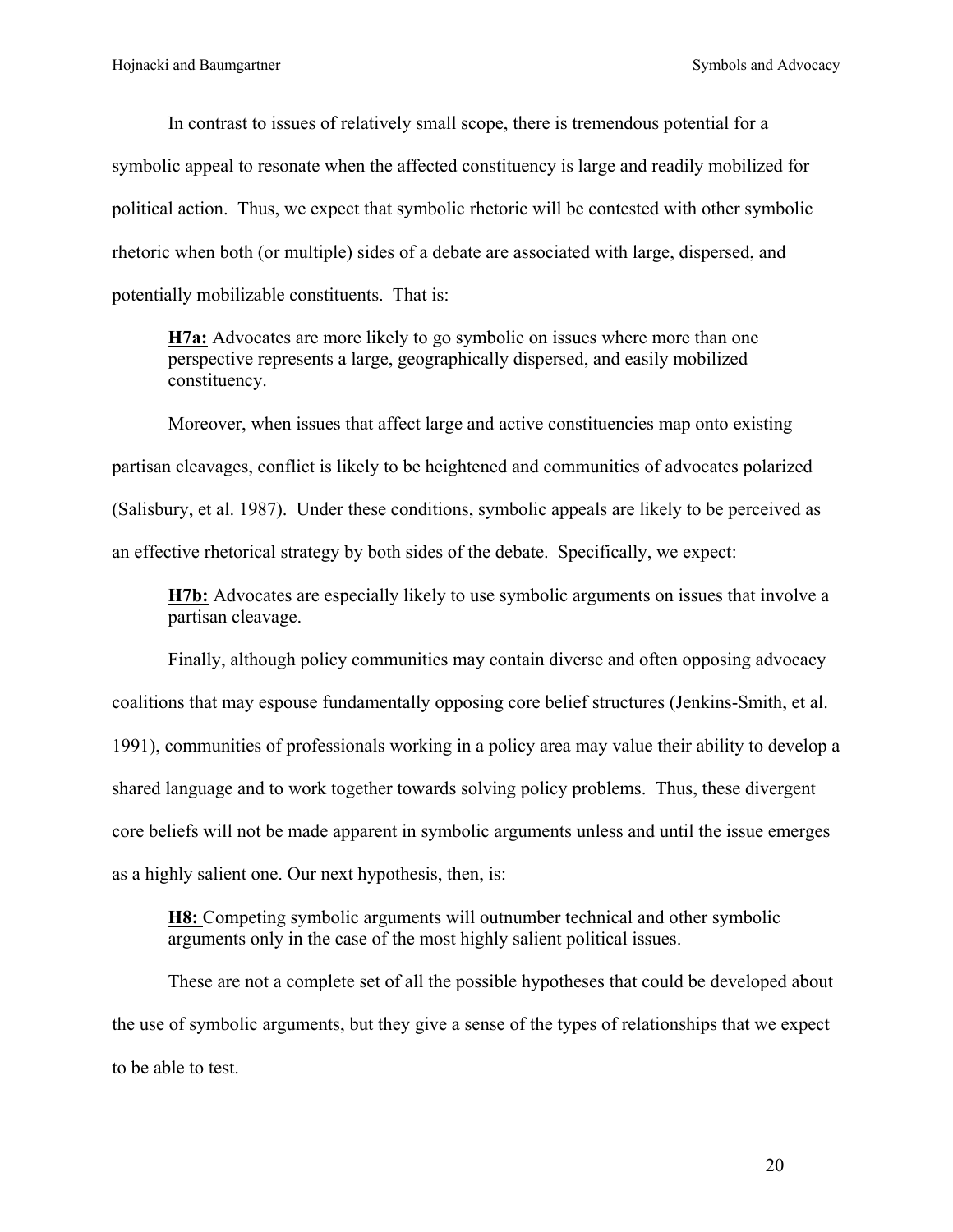Hojnacki and Baumgartner Symbols and Advocacy

# **Research Design and Approach**

To determine whether there is empirical support for our expectations we are collecting data as part of a broad, collaborative research project on advocacy and public policymaking. The primary data being collected for that project comes from over 300 interviews with Washington, DC-based policy advocates (e.g., representatives of organized interests, congressional staff, agency personnel) active on approximately one hundred randomly selected policy issues.<sup>[2](#page-22-0)</sup>

The issues that comprise the study are being identified by a set of organizational advocates (i.e., the issue identifiers). These issue identifiers are selected at random from the list of organized interests that registered to lobby Congress in 1996, the last year for which these registration data are compiled in a usable format (see Baumgartner and Leech 1999). During the interviews, the issue identifier is asked to select the most recent issue he or she has spent time on, and to describe what he or she has done and what the organization is trying to accomplish on the issue.<sup>3</sup> Interviewees also are asked to narrate the appeals and arguments they make when they speak with others about the issue, to specify with whom they are talking about the issue, to describe the type of opposition they face, and to provide a variety of other information about their organizations.

Subsequent interviews are conducted with the main actors representing each of the distinct perspectives on the identified issues. Some issues (e.g., policies about building roads in

<span id="page-22-0"></span><sup>&</sup>lt;sup>2</sup> In addition, for each issue we study, we obtain from public sources relevant congressional floor statements, bills, hearing testimony, print and broadcast news stories, organizational press releases, and other similar items. The research, then, is therefore a combination of fieldwork and data collection from publicly available sources. The latter information for each issue is available on our web site (http://lobby.la.psu.edu).

<span id="page-22-1"></span> $3$  The question is: "Could you take the most recent issue you've been spending time on and describe what you're trying to accomplish on this issue and what type of action are you taking to make that happen? The issue we talk about doesn't have to be associated with a particular bill, rule, or regulation, and it doesn't have to be an issue that's been receiving coverage by the media—whatever issue you've most recently spent a significant amount of time on is fine so long as it involves the federal government."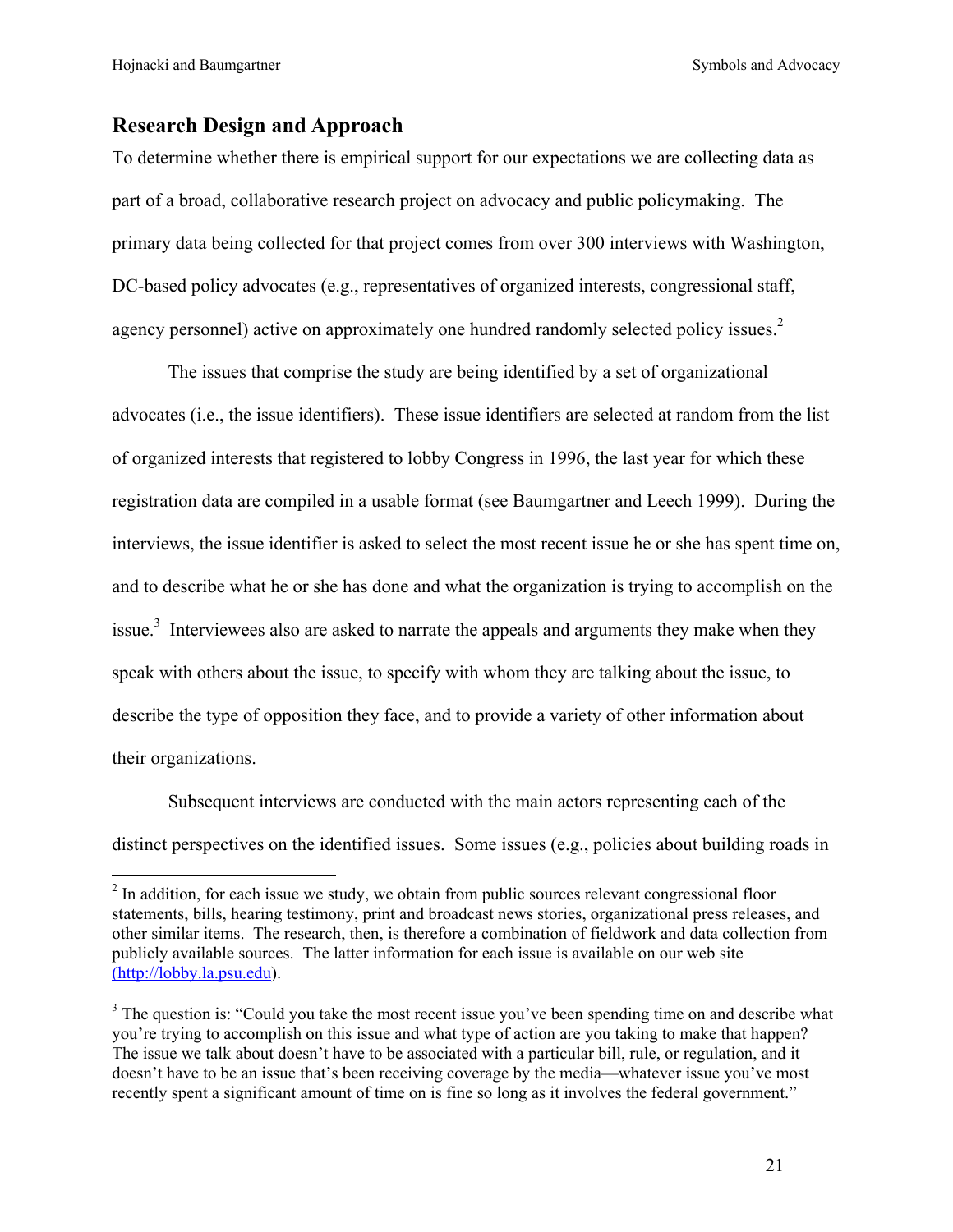national forests) involve many additional interviews whereas other issues (e.g., funding for the Legal Services Corporation) involve very few. These personal interviews are being followed up by short telephone interviews roughly eighteen months after the initial interview is completed. The telephone interviews are used to determine whether any changes or developments have occurred in the appeals used, objectives sought, and targets selected by advocates. Attention also is given to the passage or definitive rejection of a policy action or proposal.

For this paper, we are interested in the arguments advocates use to gather support for their objectives. During the interviews advocates are asked:

So you're talking to these various people about why it's necessary to move forward on this issue [or, if relevant, why it's necessary to prevent something from happening, etc.]. What's the fundamental argument you use to try to convince people to do this?

Our objective in coding these policy arguments is threefold. First, we want to be able to distinguish arguments by their type (e.g., cost, implementation). Second, we want to distinguish arguments made about the status quo from those made about a new policy proposal. Third, we want to distinguish symbolic arguments from those that are not symbolic. To achieve these objectives, we need to define what constitutes an argument so that only arguments and not descriptive statements or other comments about an issue that are made during the course of the interview are coded. For our purposes, an argument is a statement that links a policy goal with either a justification for the policy or a discussion of its implications. In some cases, the linkage between the justification/implication is not explicit but can be gleaned from the context of the overall interview discussion. The primary point is that for a statement to be considered an argument, the policy consequences or rationale must at least be implicit in the discussion.

With this definition in hand, two coders independently read all of the interview summaries available for an issue. These coders highlight any arguments they encounter in the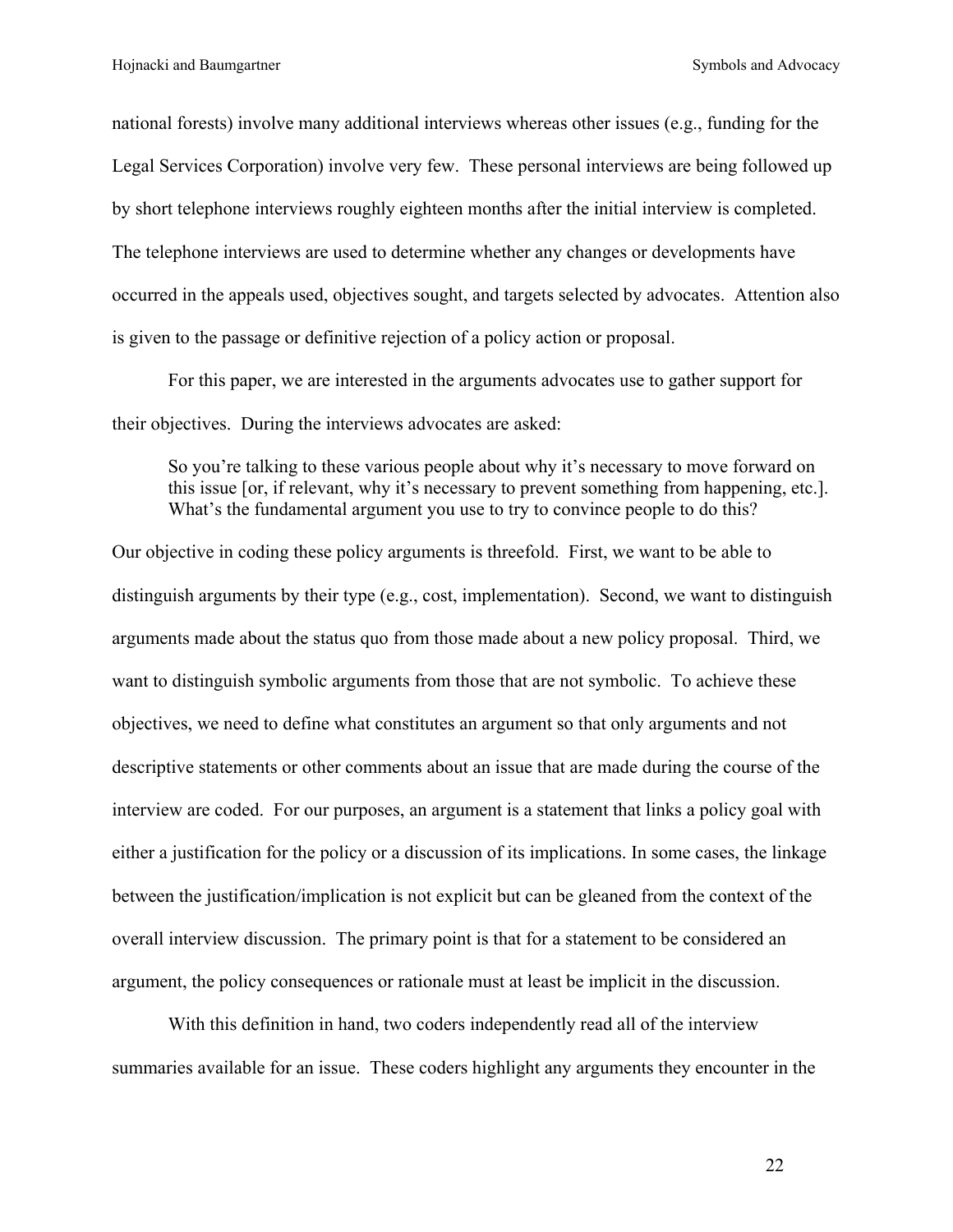1

summaries, distinguishing arguments offered by the advocate being interviewed from those arguments that are presented as being made by others who are interested in the issue.<sup>[4](#page-24-0)</sup> Once all the arguments are identified, the coders (again acting independently) determine whether an argument pertains to the status quo or to a new policy proposal, and then assign it to a "type" category. Currently, we have defined fourteen types of arguments (plus one miscellaneous category), each with between two and six subtypes. These argument types are presented in Appendix 1. The types are intended to describe, generally, the content of the appeal.

Coders also determine which arguments are symbolic.<sup>5</sup> We define a symbolic argument as one that evokes a condition, characteristic or situation that is universally perceived as positive or negative. In this way, our definition is equivalent to the concept of a "valence issue" as defined by Stokes (1966) and used by McKissick (1995, 1997). According to Stokes, (1966) a valence issue is one for which there is consensus on a single alternative. This is in contrast to a "position issue" about which there are different alternatives that draw varying levels of support.<sup>[6](#page-24-2)</sup> This definition captures at least one dimension of what researchers who study symbolic rhetoric have in mind in that it focuses on the impossibility of contesting the claim. Moreover, our definition reflects the idea of a shared understanding or response that is common to most

<span id="page-24-0"></span><sup>&</sup>lt;sup>4</sup> We are coding arguments made by interviewed advocates and the arguments mentioned as being made by others. To obtain the arguments of others we ask: What impediments do you face in achieving your objectives on this issue − in other words, who or what is standing in your way? What arguments do they make?

<span id="page-24-1"></span> $<sup>5</sup>$  When the coders have completed their independent work, they meet with a principal investigator to</sup> resolve any differences in coding.

<span id="page-24-2"></span><sup>&</sup>lt;sup>6</sup> Stokes (1966) offers a contrived but very clear example to distinguish "position issues" from "valence issues." He assumes that some part of the electorate wants something less than full prosperity for the country. If this were the case, and "the parties maneuvered for support by advocating different degrees of prosperity or distress, the issue of prosperity would be transformed from a valence issue to a position issue. That it is not such an issue in our politics is due solely to the fact that there is overwhelming consensus as to the goal of government action" (172).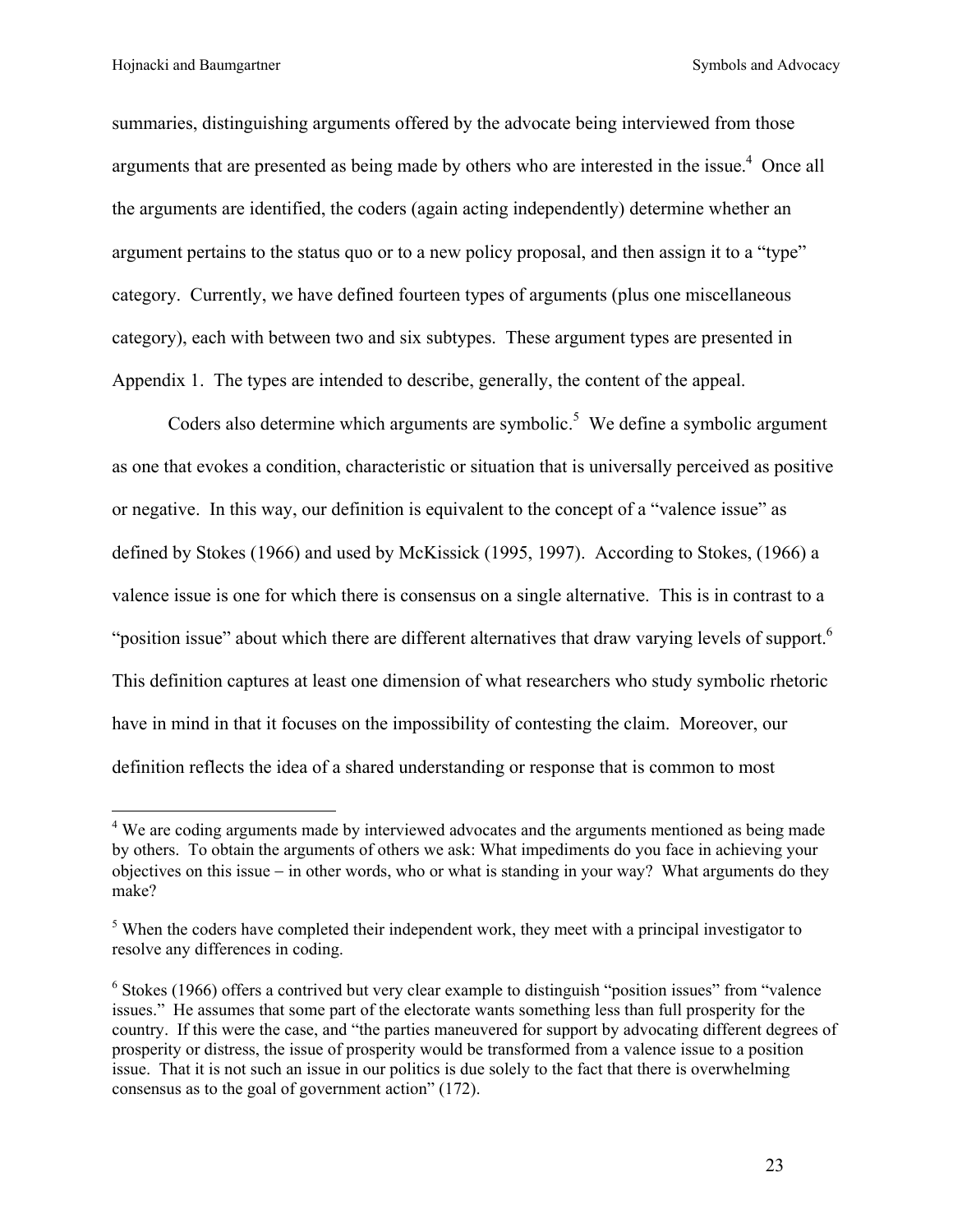descriptions of symbols (Cobb and Elder 1983; Elder and Cobb 1983), and it presumes an ease of understanding that also is commonly referenced in the literature (Carmines and Stimson 1980; Cobb and Kuklinski 1997). But ease of understanding is not sufficient for an argument to be symbolic. Rather the critical characteristic is a universal response. To underscore this distinction, consider two "easy" arguments that Cobb and Kuklinski (1997) identify as part of the debate over health care reform. One argument for a national health care plan states that such a plan "is the only way to prevent poor children from needlessly continuing to die or suffer from severe health problems" (118). A second argument in support of a national health care plan indicates that the plan "will stop drug companies from making obscene profits" (118). Although both are easy arguments to comprehend, only the first argument would be classified as symbolic according to our definition. There is no chance that an advocate opposed to national health insurance would claim that an alternative plan would lessen but not prevent children dying and suffering. However, it is quite reasonable to expect that an advocate would argue that an alternative allowed company profits to remain intact.

Importantly, appeals that we consider to be symbolic include those that evoke conditions, characteristics or situations that have an emotive component (e.g., protecting children's health, feeding the hungry, and keeping neighborhoods safe) as well as those that do not (e.g., preventing bureaucratic fraud and abuse). But by focusing foremost on the difficultly of contesting a symbolic appeal, and by coding type of argument separately, we will be able to describe these appeals more completely. Specifically, we will be able to describe the frequency with which valence-type symbolic appeals and other types of appeals are made, and whether these appeals are couched in emotive or other terms (e.g., cost, efficiency).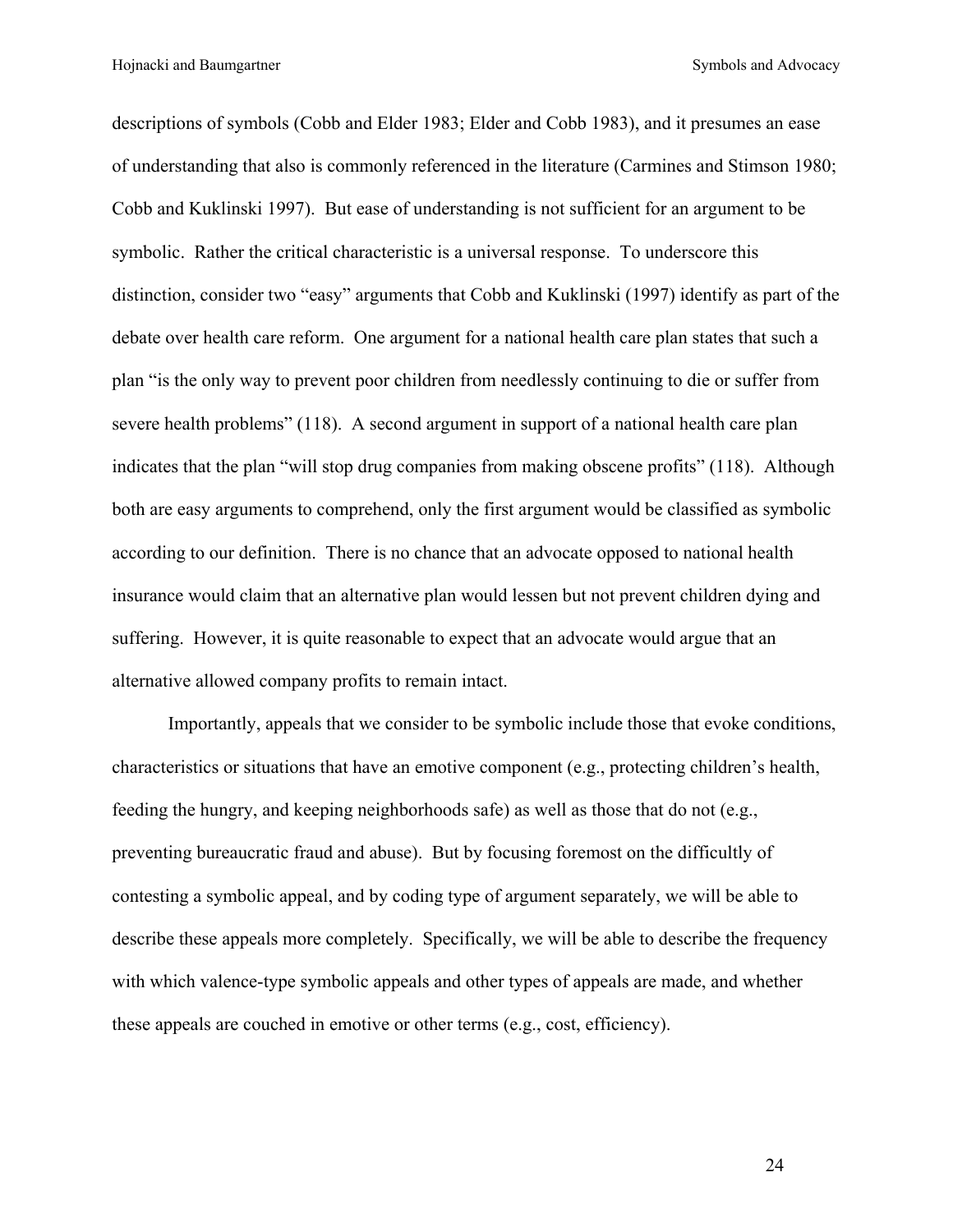Perhaps most important, our decision to focus on the valence aspect of a symbolic argument allows us to define precisely a concept that has eluded careful definition. Because researchers typically have been more interested in describing symbolic rhetoric and its uses rather than in distinguishing symbolic rhetoric from other types of appeals, it has been possible to offer fairly loose definitions of what constitutes symbolic rhetoric (Cobb and Ross 1997; Edelman 1971; Elder and Cobb 1983). For example, for Edelman (1971) "[A] symbol can be understood as a way of organizing a repertory of cognitions into meanings...symbols make messages assimilable by reducing their originality, the degree to which they complicate cognitions, and the degree to which they lessen ability to predict" (34). Elder and Cobb (1983) focus on political symbols which "provide a linkage between the individual and the larger social and political order. They mediate the relationship between the individual and social reality, structuring people's perceptions and allowing them to find meaning in events beyond their own immediate experience. By the same token, symbols serve to constrain people's vision and make them vulnerable to manipulation" (30). Although illustrative of the potency of symbols, neither of these definitions would allow us to validly or reliably distinguish a symbolic argument from a non-symbolic one.

# **Illustrative Examples**

Our argument coding is still in progress so we are not able, at present, to test systematically the hypotheses outlined above. Instead, we draw upon examples from our set of 100 issues to illustrate our ability to observe the characteristics of issues, advocates, and arguments that are contained in our set of hypotheses, and to describe more fully the conditions that tend to be associated with the use of symbolic and other types of arguments.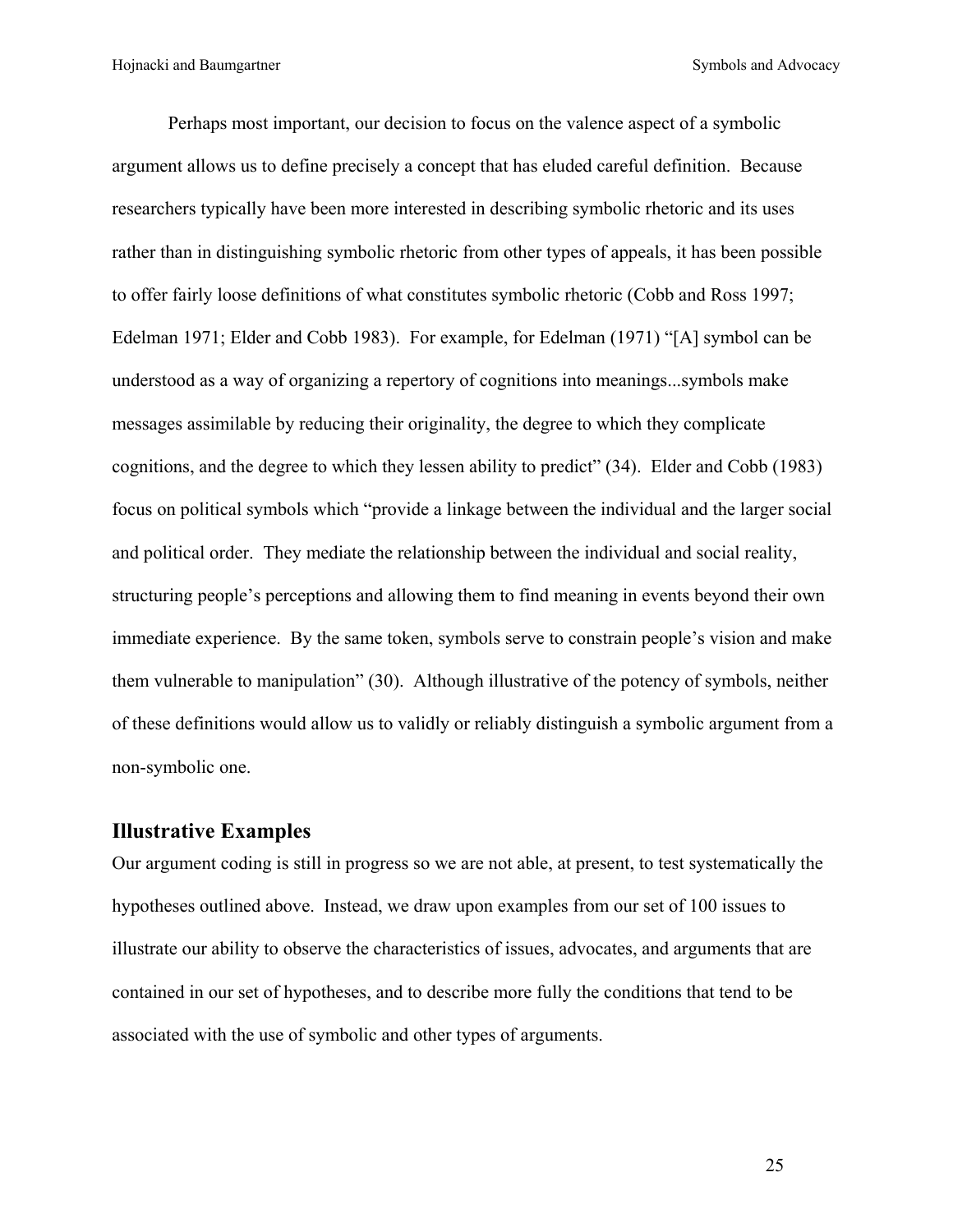One of the patterns emerging through our coding of the argument data is the relative infrequency with which symbolic arguments are present. In this way, several of our issues clarify the circumstances under which symbolic appeals are unlikely. Among these are issues that target a relatively small population or one that is not easily mobilized to undertake political activity (H3). For example, in the case of efforts to achieve parity of coverage for the treatment of mental illness under Medicare, the advocates who support parity mentioned the difficulty of addressing a policy problem that affects a constituency that is reluctant to come forward politically for fear of being stigmatized as suffering from mental illness. Although policy issues related to mental illness are taken up by a number of professional associations (e.g., American Psychiatric Association), several champions in Congress (e.g., Senator Domenici, Representative Roukema, Representative Stark), and organizations of "consumers" (e.g., National Alliance for the Mentally Ill), these issues are not ones that touch the general public or stir up scores of constituents back home. And, when one observes the arguments made by advocates who support parity, there is no evidence that the appeals are tailored to mobilize those affected. Rather, without exception, the advocates supporting parity attempt to broaden support by making a variety of non-symbolic appeals: treating mental illness like other illnesses is cost-effective ("it reduces other health care costs" and "reduces costs to business from absenteeism, etc."); isolating mental illness from other illnesses results in misdiagnosis of disease; and mental illness is, in fact, a physical problem in that it is a disease of the brain. Interestingly, although the insurance and general business communities are the primary opposition to coverage parity, they also opt not to go symbolic, arguing instead that mandating parity of treatment for mental illness will increase premiums and costs to business.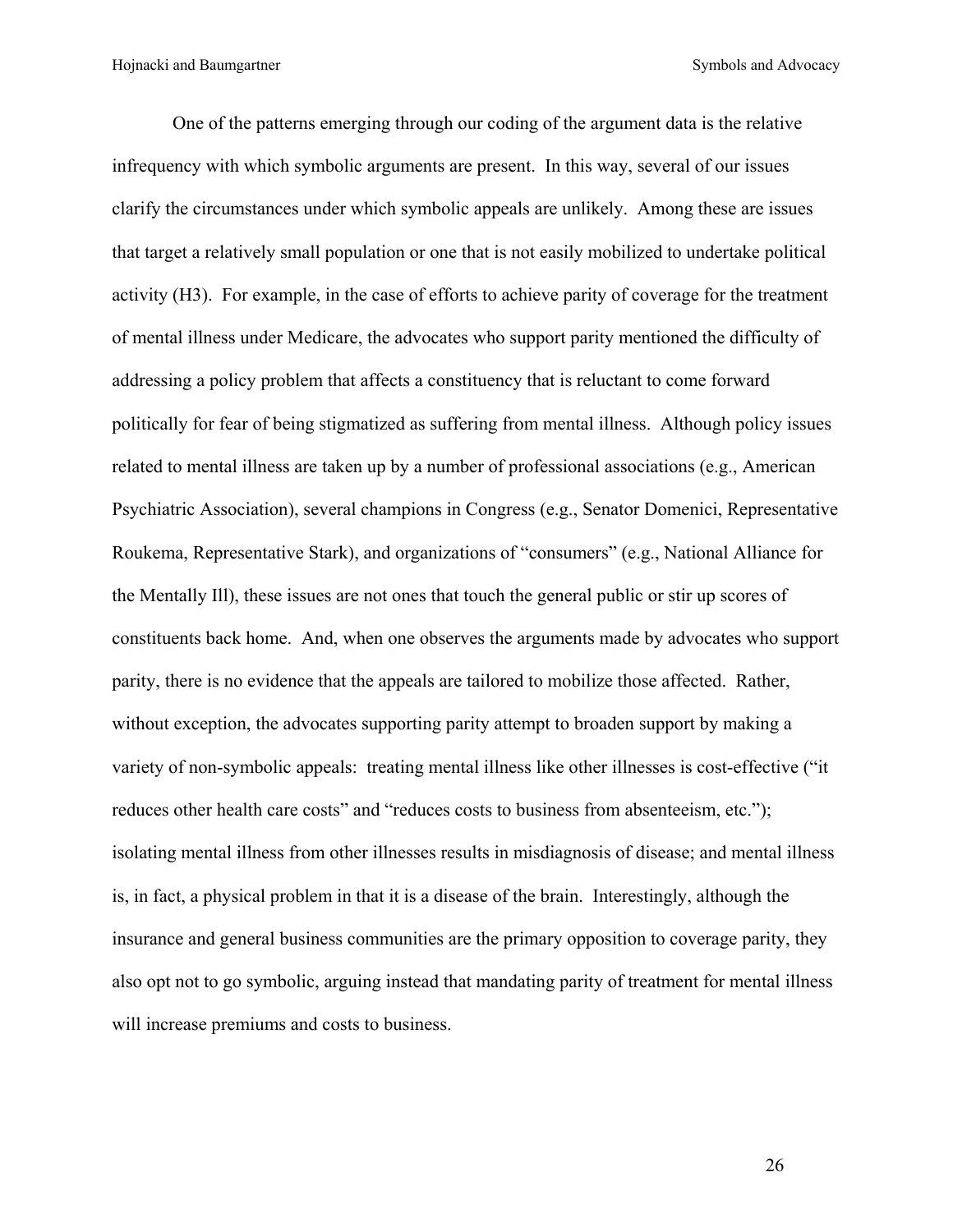Our data also provide numerous examples that lend support to the idea that status quo opponents are more likely than defenders of the status quo to use symbolic appeals (H2). Consider the case of low-power FM radio stations. The general idea of this policy is to allow the FCC to license individuals and small groups to broadcast via low-power stations on the FM band. The goal, according to proponents of adding these low-power stations is diversity of the airwaves. Arguments offered by advocates of low-power stations range from claims that "media consolidation impedes citizens' participation in public life," to concerns about equal opportunity for less "marketable" demographic groups, to appeals to "equal rights for the little guy." Indeed, proponents of low-power FM offer little else but symbolic appeals. In contrast, none of the defenders of the status quo contest the diversity goal set forth by their opponents. Instead those who support the status quo argue almost exclusively that interference with existing FM stations will result as the spectrum is divided into smaller and smaller pieces. Rather than increase the diversity of the airwaves, in fact the proposal would threaten the clear reception that listeners expect from their current FM radio dial.

A similar pattern of argumentation is apparent on an issue termed "Parents' Right to Know." This issue is about an amendment to the No Child Left Behind Act that would require prior parental consent before a minor child could receive non-emergency health services (e.g., treatment related to substance abuse, reproductive health, and mental health) in a public school. Consistent with their description of this a "pro-family" measure, amendment supporters argue that the issue is a simple one: "schools exist to serve families…public schools should not be keeping secrets from parents…parents have a right to know about their kids' health." In fact, one of the supporters we interviewed made plain why proponents offer no other arguments on this issue: "nobody's gonna come out publicly and say 'I don't think parents have a right to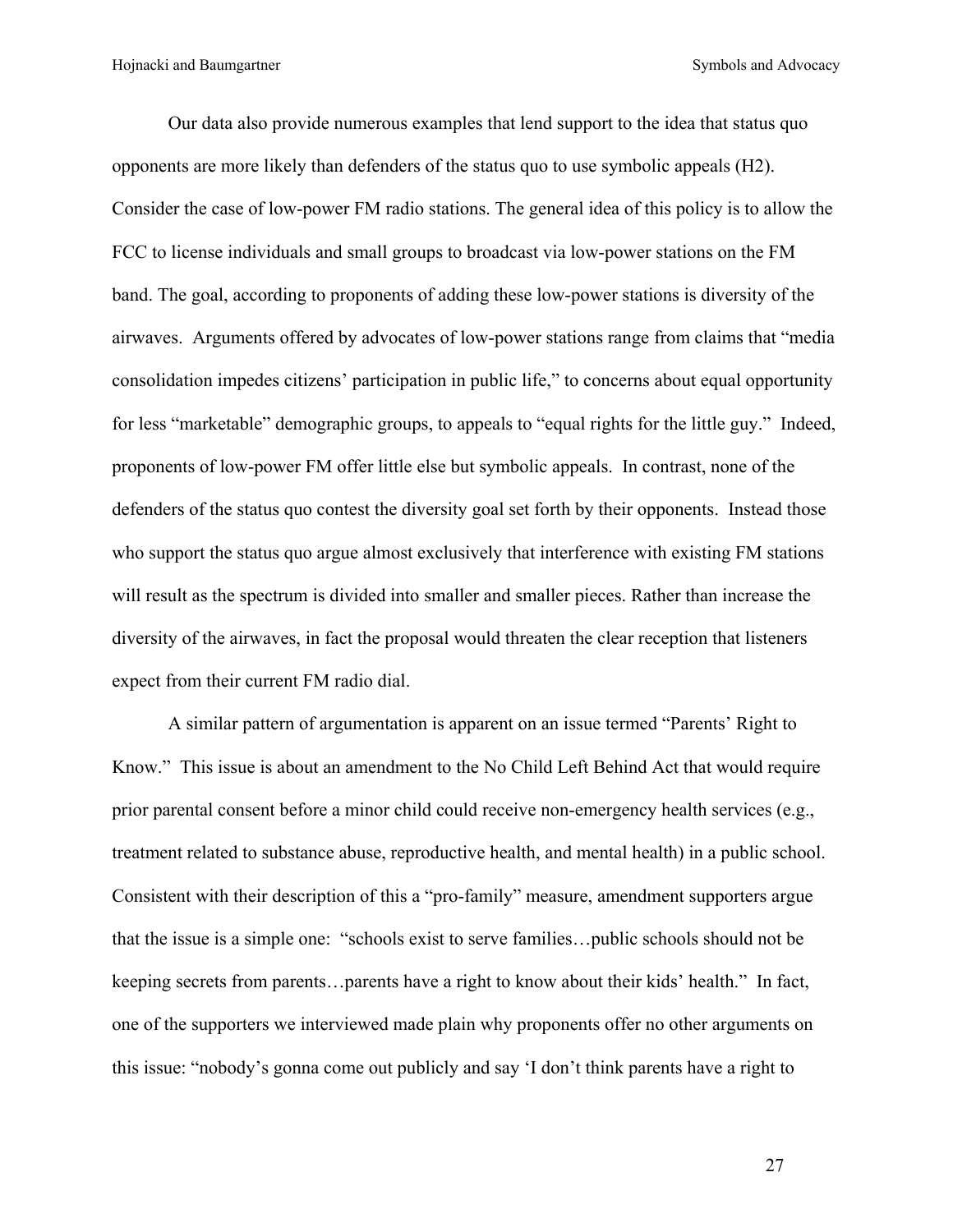know'." Not surprisingly, opponents of the measure have not contested the right of parents to know about what happens to their child in school. Instead the status quo defenders have emphasized how difficult such consent would make it for researchers who study children in a effort to "come up with solutions" to social problems and how important it is for school districts to make decisions like this locally rather than at the federal level. But unlike the pattern we observed on the issue of low-power FM, some status quo supporters have augmented their claims about the difficulty of obtaining parental consent with more symbolic appeals claiming that the measure would make it difficult for rural and inner city students to get health care and that the "amendment would put young people's, especially young women's, health in jeopardy."

In contrast to these examples, our random sample does include issues in which symbolic arguments are predominant. As hypotheses 7a and 7b predict, we do observe the use of symbolic appeals both by status quo opponents and supporters when both represent large and readily mobilized constituencies, and when the issue is associated with a partisan cleavage. Most illustrative of hypothesis 7a is the range of powerful symbols on both sides of the debate concerning granting Permanent Normal Trading Relations (PNTR) status to China. Business proponents of granting PNTR to China and the opponents from the labor community each marshaled the use of powerful symbols, promoting different linkages between the proposed policy and either positive or negative symbols. Neither side succeeded in convincing the public or their opponents that China trade was linked *only* to a single set of positive or negative values. Rather, a rhetorical competition ensued with no clear winner (although PNTR status was granted).

Competing television ads were run by opposing sides in the China Trade / PNTR debate in 1999. One ad, sponsored by the AFL-CIO, is ripe with references to labor camps, low wages,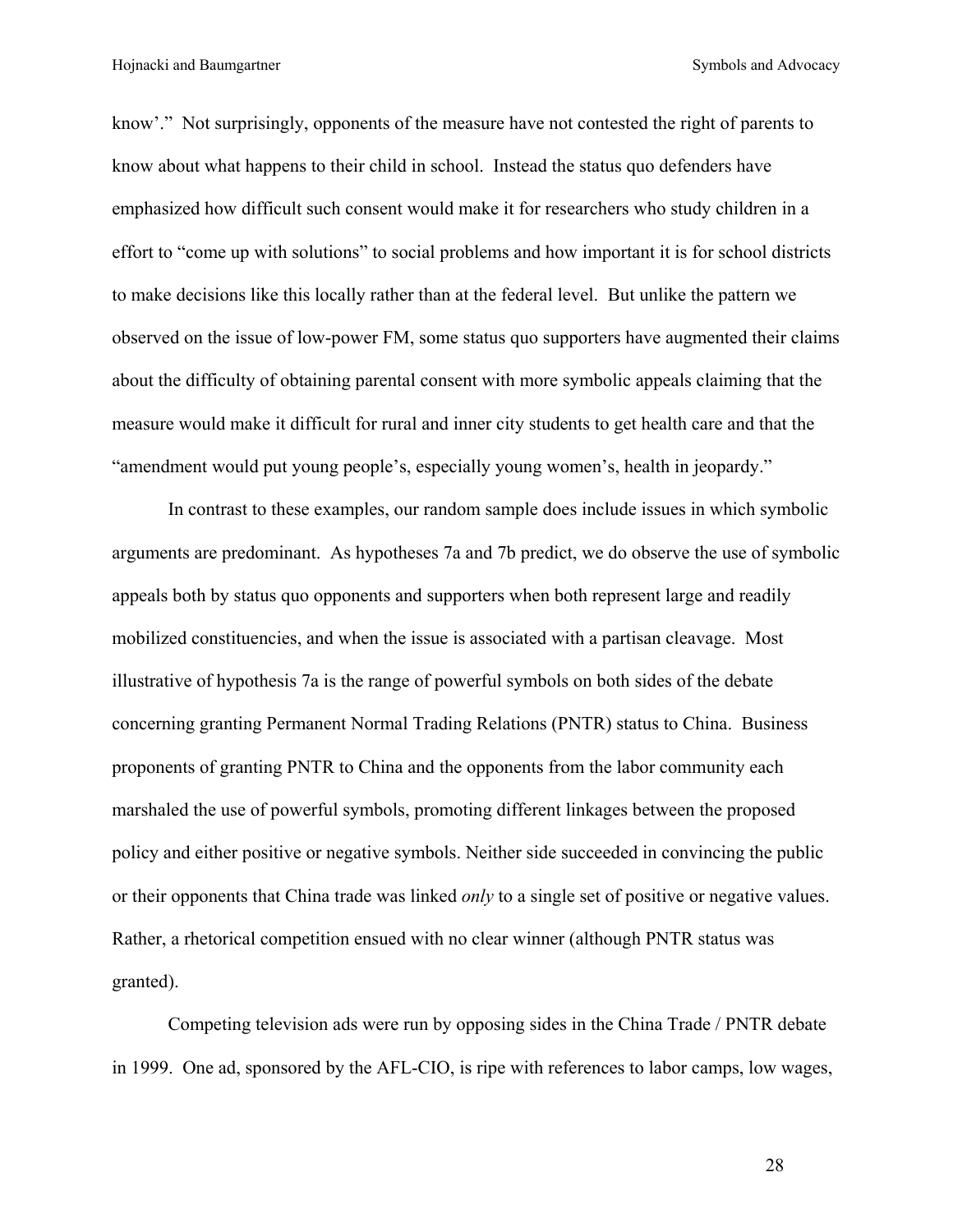and lost American jobs. This particular ad was tailored to Senator John Kerry (D-MA) and ran in his home state of Massachusetts 46 times in February 1999. Identical ads, tailored to different elected officials, appeared in Texas, Michigan, North Carolina, Florida, Pennsylvania, and Missouri. In all, the ad appeared a total of 638 times in a single week. (Full documentation on the China Trade debate, including these ads and placement data, is available at our web site: [http://lobby.la.psu.edu.](http://lobby.la.psu.edu/))

Of course, pro-trade advocates did not allow the AFL-CIO to dictate the terms of this debate. Business organizations flooded the airwaves with thousands of television ads promoting an alternative vision of the issue during the same period, in the spring of 1999 when the issue was being debated in Congress. According to this vision, more open trade policies represent the "next frontier" in America's destiny to improve the world. Through free trade, we will expose China's people to our democratic values; prominent dissidents and human rights activists as well as religious leaders within China support free trade because they see it as a way to force democratic reform and greater personal freedom within China, according to these business advertisements. Whether these claims or those of business would be possible if the two sides were not representative of large swaths of the American public is unlikely. We see similar battles of symbolic rhetoric on managed care reform and efforts to pass a prescription drug benefit.

A further illustration of the likelihood of symbolic arguments in areas that correspond with large constituencies corresponding to a partisan cleavage (H7b) comes from OSHA's efforts to enforce new ergonomic standards in the workplace. OSHA enacted regulations designed to limit repetitive stress injuries. Labor and the Clinton administration lined up with a focus on protecting America's workers; Republicans and business organizations focused on cost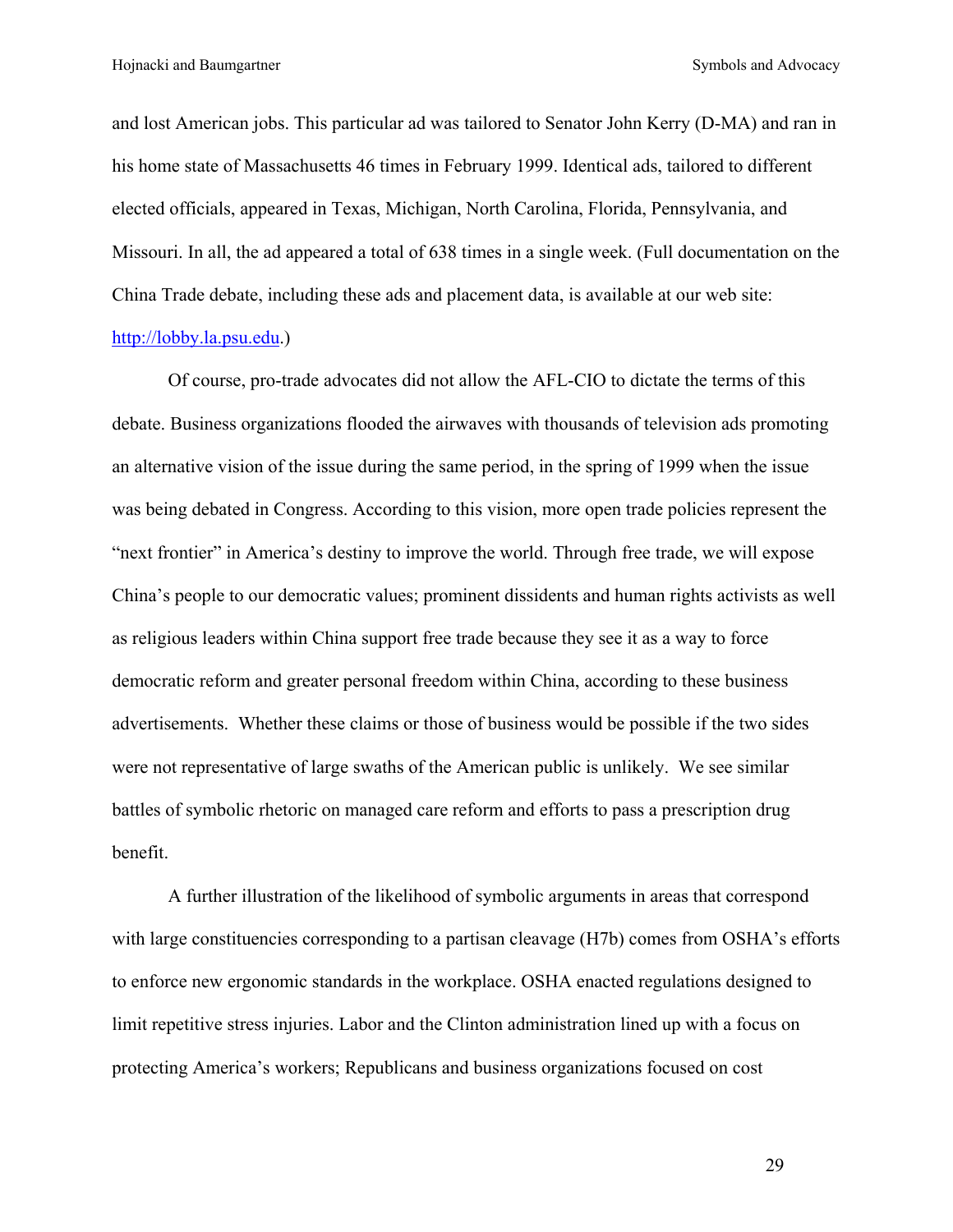estimates, to be sure, but also on broader ideas such as that there was no clear scientific evidence ensuring that the regulations would be effective, that the matter was beyond the scope of regulatory action, and that OSHA was not following its own procedures. As Republicans laid it out, the proposal was an outrageous example of a power-grab by faceless bureaucrats not following their own procedures, likely to cost tens of thousands of American jobs, and another indication of how the Clinton administration was anti-business. Worse, it wouldn't work. Compromise on this issue was almost non-existent, and the regulations were passed in the last year of the Clinton administration. With the 2000 elections and the shift in power in 2001, Republicans moved quickly to rescind the regulations before they were ever enacted. In this case, both sides were firmly attached with a partisan coalition, indeed were integral to the partisan coalitions, and the policy debate was effectively decided on the basis of the election and change in power that it created.

We have focused attention on many issues where symbolic appeals have been avoided or where they have been effectively countered. However we do have examples where they work wonders, just as policy advocates sometimes dream. The clearest case of this may be in the case of EPA's decision to mandate a reduction in the sulfur content of gasoline, a regulation enacted in 1999 and not overturned after the arrival of the Bush administration in spite of its large impact on the oil and petroleum industry. This issue saw environmentalists and automobile companies in an unusual alliance, with both pointing to scientific studies showing that reducing sulfur in gasoline would be the equivalent of removing 54 million cars from the highways. Car companies liked the proposal mostly because it shifted the burden and cost for cleaner burning cars to the oil companies, not the engine manufacturers. There was some opposition to this proposal, of course, but the major oil companies apparently reasoned that the extra costs could be borne, and they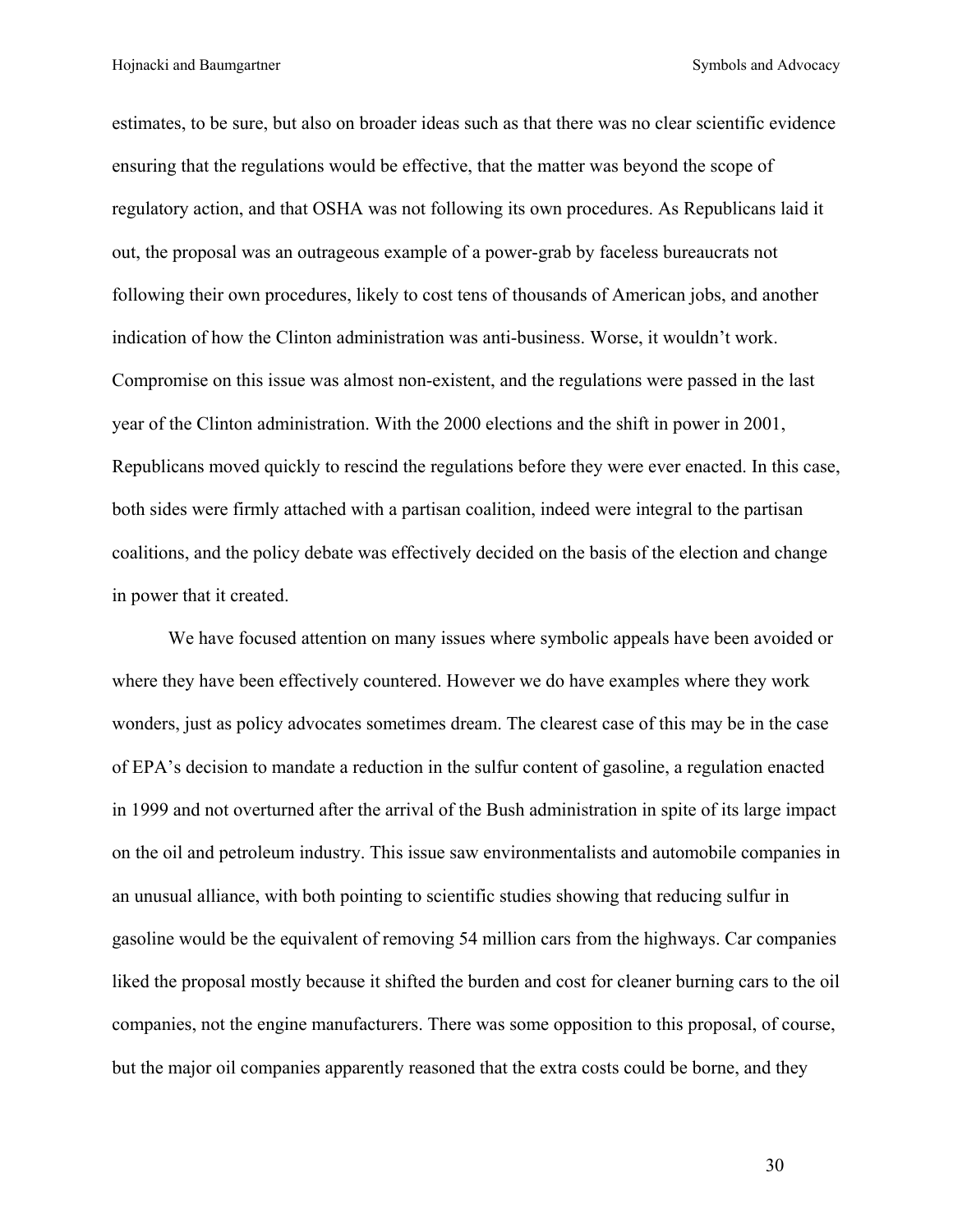Hojnacki and Baumgartner Symbols and Advocacy

refused to engage in a large-scale battle on this issue. (Small refiners, especially in the West, complained bitterly about the proposal, arguing that many of them would be put out of business, but the largest oil companies, feeling that they had greater efficiencies of scale, apparently did not mind this secondary consequence of the policy: increasing their own market share.) With the only opposition coming from a geographically isolated industry group not supported by the major leaders of their own industry, and with a rival coalition consisting of such congressional supporters as Henry Waxman (D-CA) and John Dingell (D-MI), EPA administrator Browner signed the regulations and the Clinton administration took credit for a major environmental victory. The issue led to a dramatic and substantial policy change, almost without a fight. Proponents had good science on their side, good symbols, and opponents simply chose not to mobilize. From the perspective of the petroleum industry, this is the lobbying equivalent of choosing to fight another fight, or admitting defeat on one issue so that one might remain alive to contest other issues in the future.

The illustrations and examples we have chosen are by no means systematic and they do not constitute compelling evidence that our hypotheses will be confirmed in our larger study. However, they do make clear that we can isolate these processes and study them systematically. In our larger project, we plan to do exactly that.

#### **Conclusions**

There is no doubt about the occasional use of symbolic appeals in the policy process. Just last month in the US Senate, Senator Barbara Boxer (D-CA), a leader of the successful opposition to a proposal to allow oil drilling in the ANWR natural preserve in Alaska described the process in these terms: "There's something more powerful out there than any senator, even than any president, and that's God's gift to us. And we stood on that side of preserving this wondrous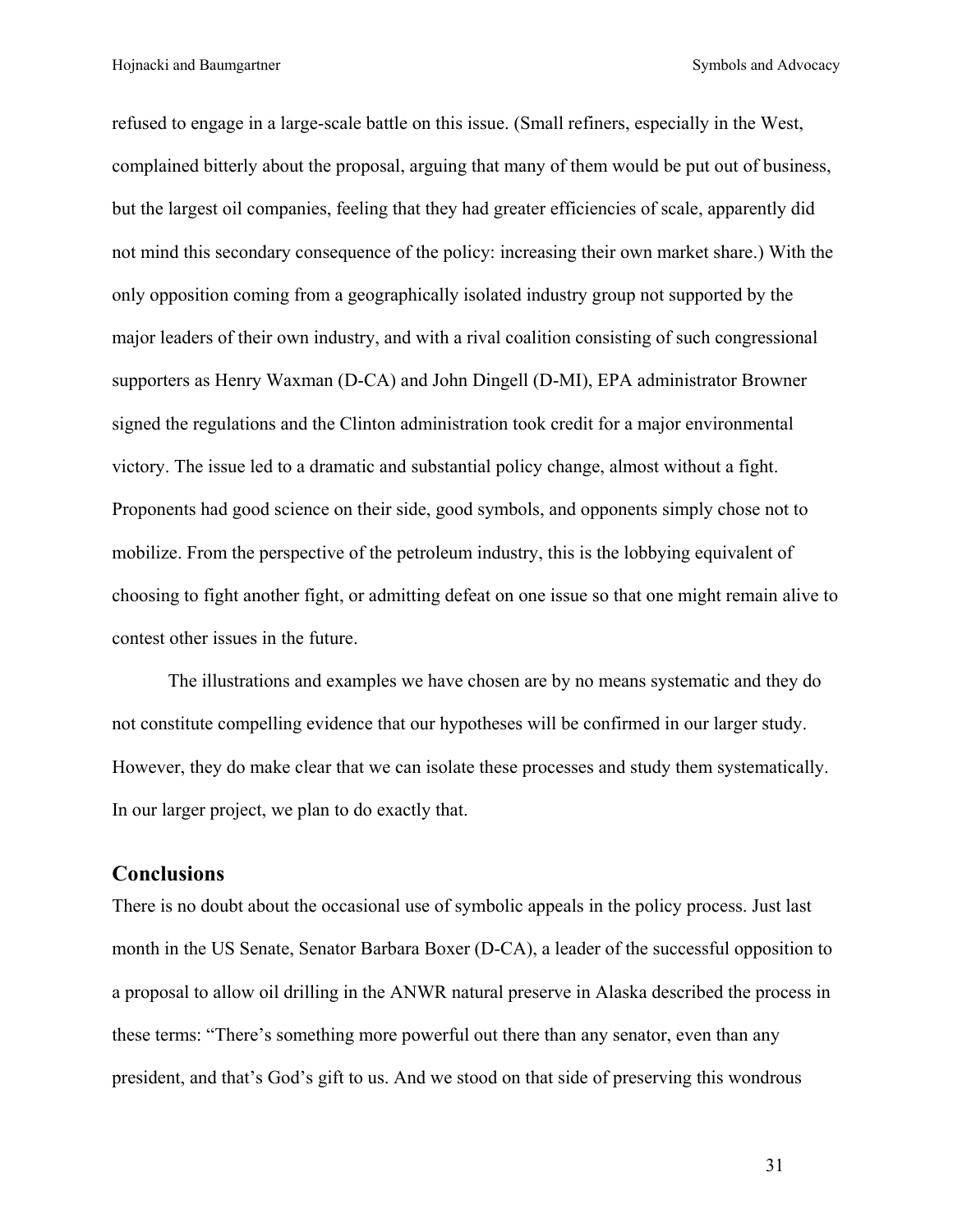gift" (quoted in Firestone 2003). Standing on the side of preserving God's gifts to mankind is the type of stance that most politicians can support. In this paper, we have explored some of the strategic issues associated with this type of symbolic rhetoric in politics. From ANWR to Ergonomics to Trade with China, we have seen a number of cases where high-level symbolic rhetoric has dominated the debate in Washington and on the airwaves. However a broader look at the full range of issues in our sample shows that symbolic appeals are rare and most likely to occur in certain types of situations.

Previous studies of the uses of symbols in politics have often been based only on issues where symbolic appeals have been used, if not on those where they have almost completely dominated the debate. We study a random sample of issues that are the object of lobbying efforts in Washington, and we note that a great number of them involve virtually no efforts, on any side, to evoke symbolic argumentation. Further, we have specified a number of hypotheses concerning the conditions under which policy makers are most likely to use symbolic appeals, and we have provided illustrations from our cases to demonstrate the use of these strategies. As we move forward to the next stage of our project, we plan to demonstrate systematically that these types of strategies can be observed and that a theoretical model of the decision to go symbolic can be tested empirically.

We have given a number of explanations in this paper for why policy advocates may choose to avoid symbolic appeals. Of the five scenarios we laid out, only one (complete rhetorical victory) ensures a preferred policy outcome. We have also observed (informally at this stage) through our cases that symbols are relatively rare. However, they may be more common than can be explained through a focus on policy outcomes. In our future work, as we identify every example of symbolic argumentation, we plan to investigate another possibility as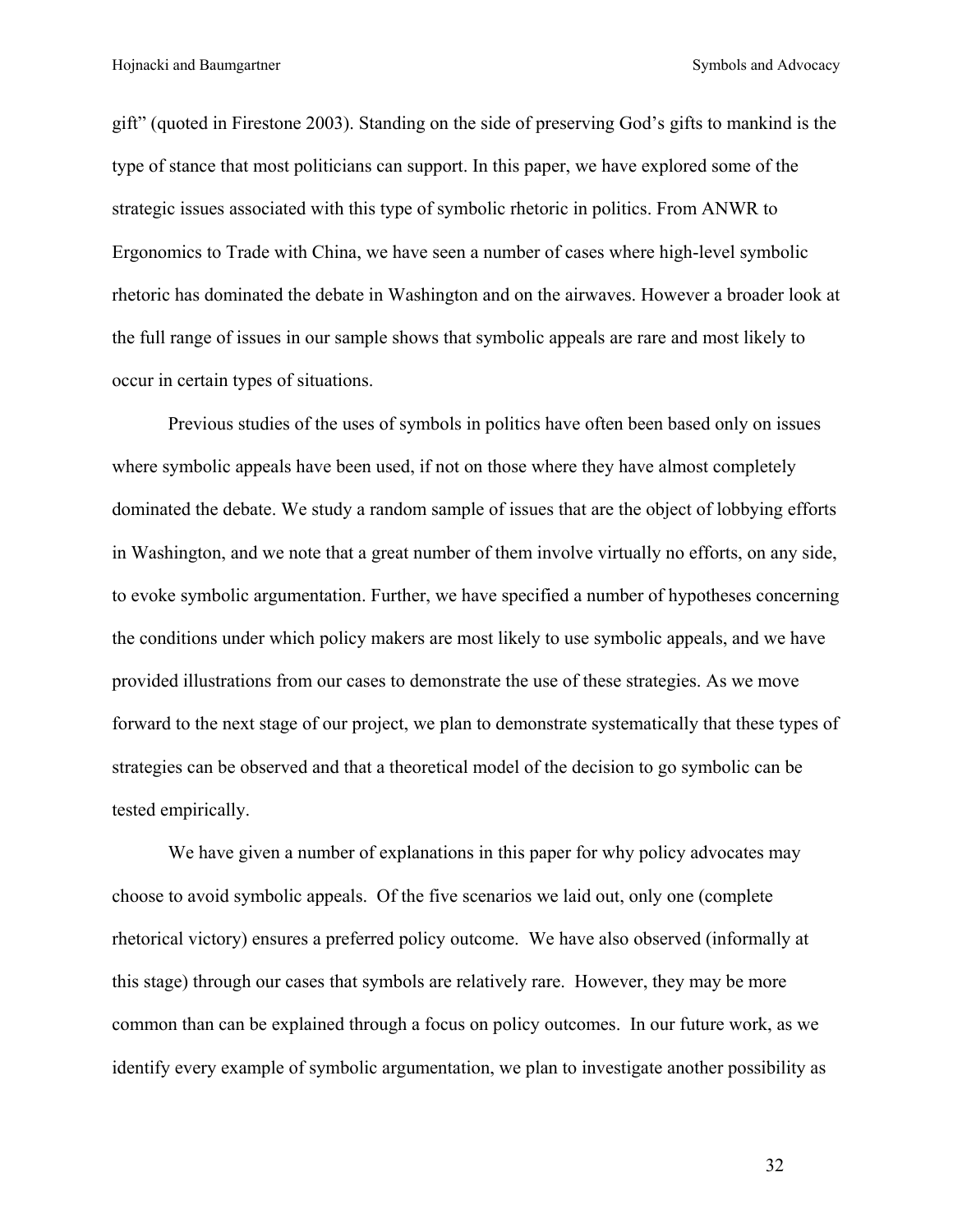well: that these arguments are used not to affect the policy outcome, but to mobilize core constituencies on an issue. Many policy advocates, from U.S. senators seeking the presidency to single-issue organizations that seek to raise funds and increase their membership, may have an incentive to increase the salience of an issue through highly symbolic appeals. While policy success may be a goal, many advocates would welcome a dramatic increase in membership or an election to the White House.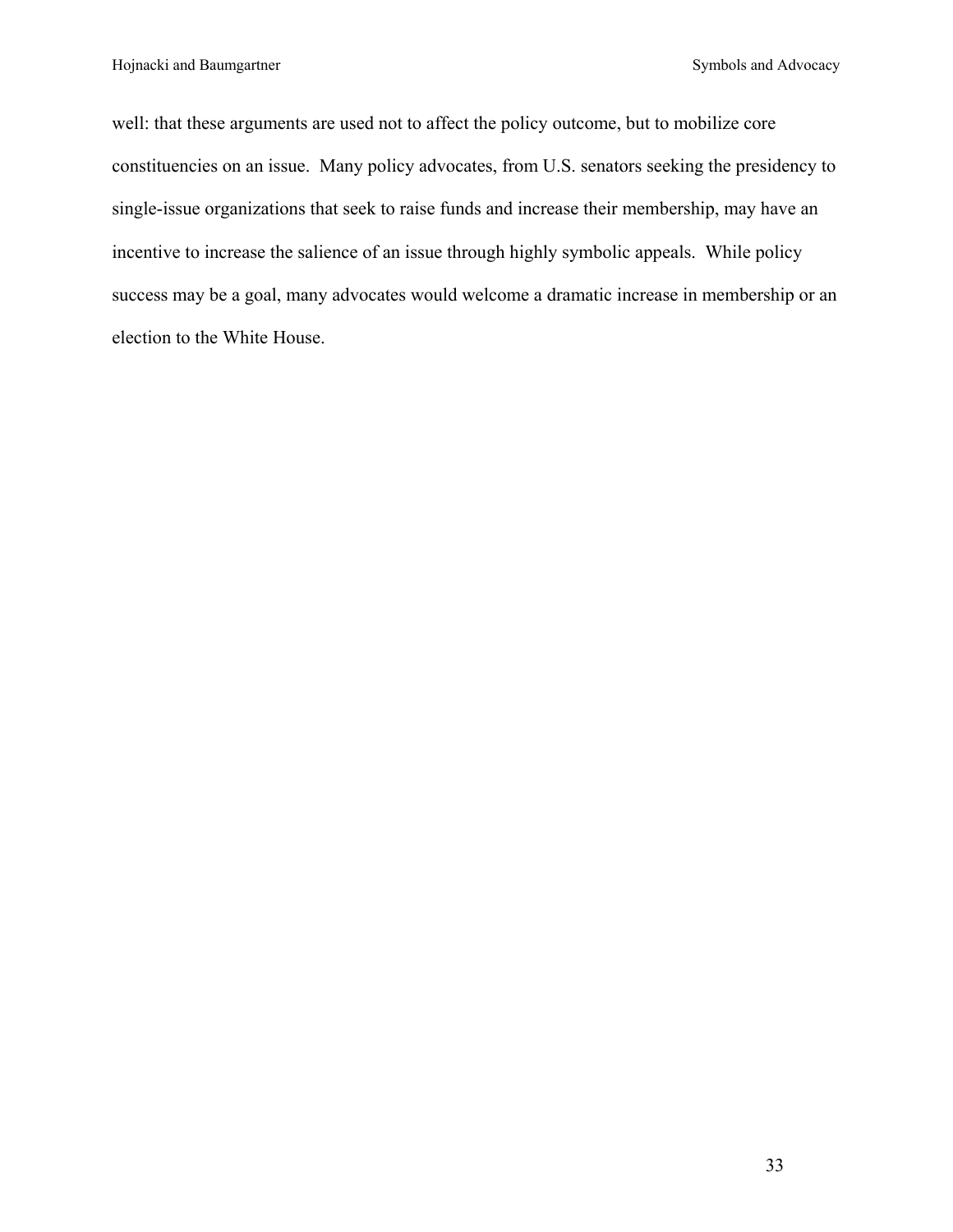# **References**

- Ainsworth, Scott. 1993. "Regulating Lobbyists and Interest Group Influence." *Journal of Politics*. 55:41-56.
- Austen-Smith, David and John R. Wright. 1994. "Counteractive Lobbying." *American Journal of Political Science*. 38:25-44.
- Baumgartner, Frank R. 1989. *Conflict and Rhetoric in French Policymaking*. Pittsburgh: Pittsburgh University Press.
- Baumgartner, Frank R., and Bryan D. Jones. 1993. *Agendas and Instability in American Politics*. Chicago: University of Chicago Press.
- Baumgartner, Frank R. and Beth L. Leech. 1999. "Studying Interest Groups Using Lobbying Disclosure Reports." *VOX POP: Newsletter of the Political Organizations and Parties Section of the American Political Science Association*. 17(3): 1-3.
- Baumgartner, Frank R., and Beth L. Leech. 2001. Issue Niches and Policy Bandwagons: Patterns of Interest Group Involvement in National Politics. *Journal of Politics* 63: 1191–1213.
- Carmines, Edward G. and James A. Stimson. 1980. "The Two Faces of Issue Voting." *American Political Science Review*. 74: 78-91.
- Cobb, Michael D. and James H. Kuklinski. 1997. "Changing Minds: Political Arguments and Political Persuasion." *American Journal of Political Science*. 41:88-121.
- Cobb, Roger W. and Charles D. Elder. 1983. *Participation in American Politics: The Dynamics of Agenda Building,* 2nd edition. Baltimore: John Hopkins University Press.
- Cobb, Roger W. and Marc Howard Ross. 1997. *Cultural Strategies of Agenda Denial: Avoidance, Attack, and Redefinition*. Lawrence, KS: Kansas University Press.
- Edelman, Murray. 1971. *Politics as Symbolic Action: Mass Arousal and Quiescence*. Chicago: Markham Publishing.
- Edelman, Murray. 1988. *Constructing the Political Spectacle*. Chicago: University of Chicago Press.
- Elder, Charles D. and Roger W. Cobb. 1983. *The Political Uses of Symbols*. New York: Longman.
- Esterling, Kevin. 2002. "Explaining Argument Strategies: The Conditions for Evidence-Based Debate in Health Policy Hearings." Presented at the annual meeting of the American Political Science Association.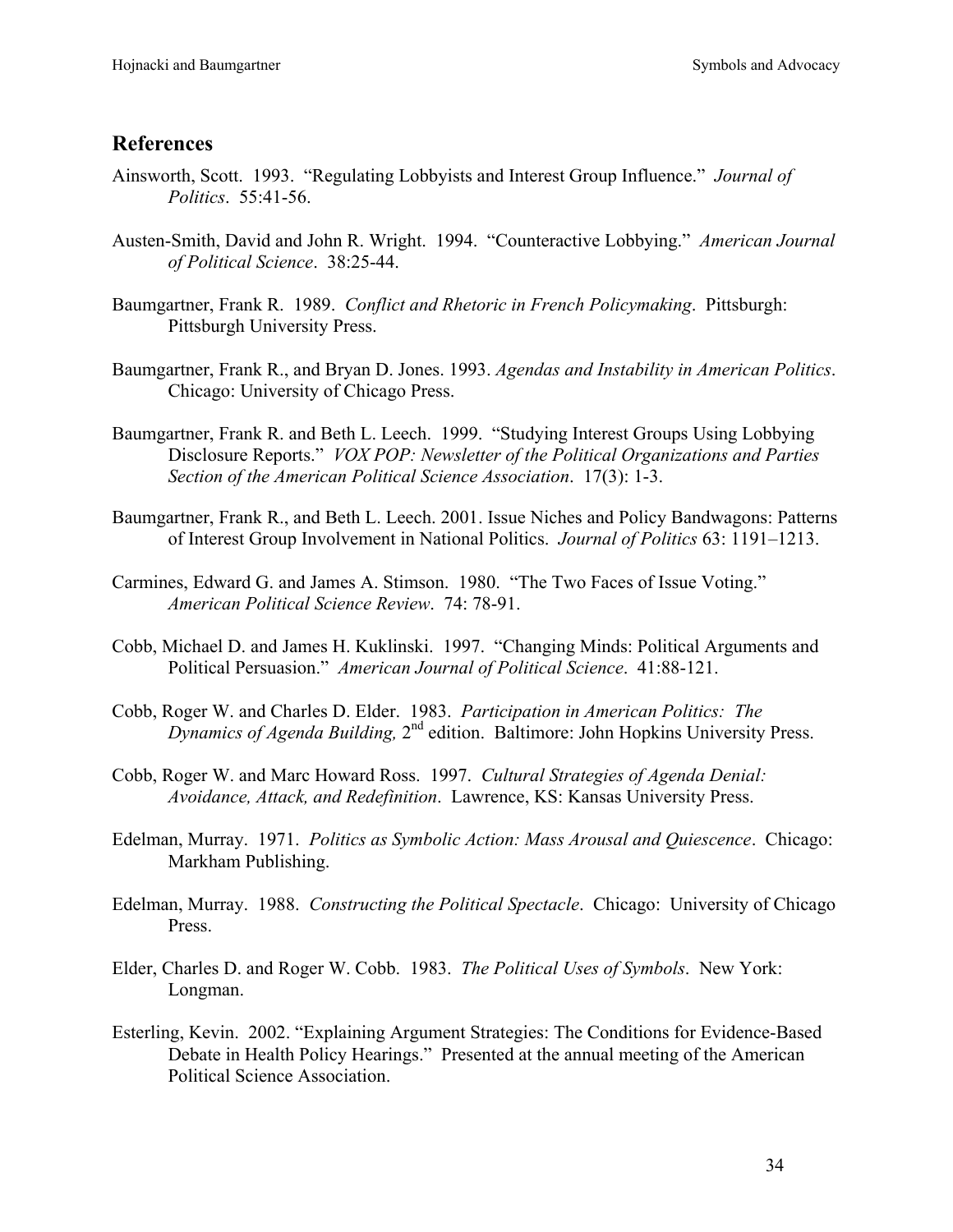- Firestone, David. 2003. Drilling in Alaska, A Priority for Bush, Fails in the Senate. *New York Times*. 20 March. p. A1.
- Gandy, Oscar H., Jr. 1982. *Beyond Agenda Setting: Information Subsidies and Public Policy.* Norwood, NJ: Ablex Publishing Company.
- Hall, Richard L. 2000. "Lobbying as Legislative Subsidy." Presented at the annual meeting of the American Political Science Association.
- Hall, Richard L. and Frank W. Wayman. 1990. "Buying Time: Moneyed Interests and the Mobilization of Bias in Congressional Committees." *American Political Science Review*. 84:797-820.
- Hirschman, Albert O. 1991. *The Rhetoric of Reaction: Perversity, Futility, Jeopardy*. Cambridge, MA: The Belknap Press of Harvard University Press.
- Jenkins-Smith, Hank C., Gilbert K. St. Clair, and Brian Woods. 1991. "Explaining Change in Policy Subsystems: Analysis of Coalition Stability and Defection Over Time." *American Journal of Political Science*. 35: 851-80.
- Kollman, Ken. 1998. *Outside Lobbying: Public Opinion and Interest Group Strategies*. Princeton, NJ: Princeton University Press.
- McKissick, Gary J. 1995. "Interests, Issues, and Emphases: Lobbying Congress and the Strategic Manipulation of Issue Dimensions." Presented at the annual meeting of the Midwest Political Science Association.
- McKissick, Gary J. 1997. "Issue Manipulation: Interest Group Lobbying and the Framing of Policy Alternatives." Ph.D. diss. University of Michigan.
- Peterson, Mark A. 1995. "How Health Policy Information is Used in Congress." In *Intensive Care: How Congress Shapes Health Policy*, eds. Thomas Mann and Norman Ornstein. Washington, DC: Brookings Institution.
- Riker, William H. 1984. The Heresthetics of Constitution-Making: The Presidency in 1787, with Comments on Determinism and Rational Choice. *American Political Science Review* 78:  $1-16.$
- Riker, William H. 1986. *The Art of Political Manipulation*. New Haven: Yale University Press.
- Riker, William H. 1988. *Liberalism Against Populism.* Prospect Heights, Ill.: Waveland Press.

Riker, William H. 1996. *The Strategy of Rhetoric.* New Haven: Yale University Press.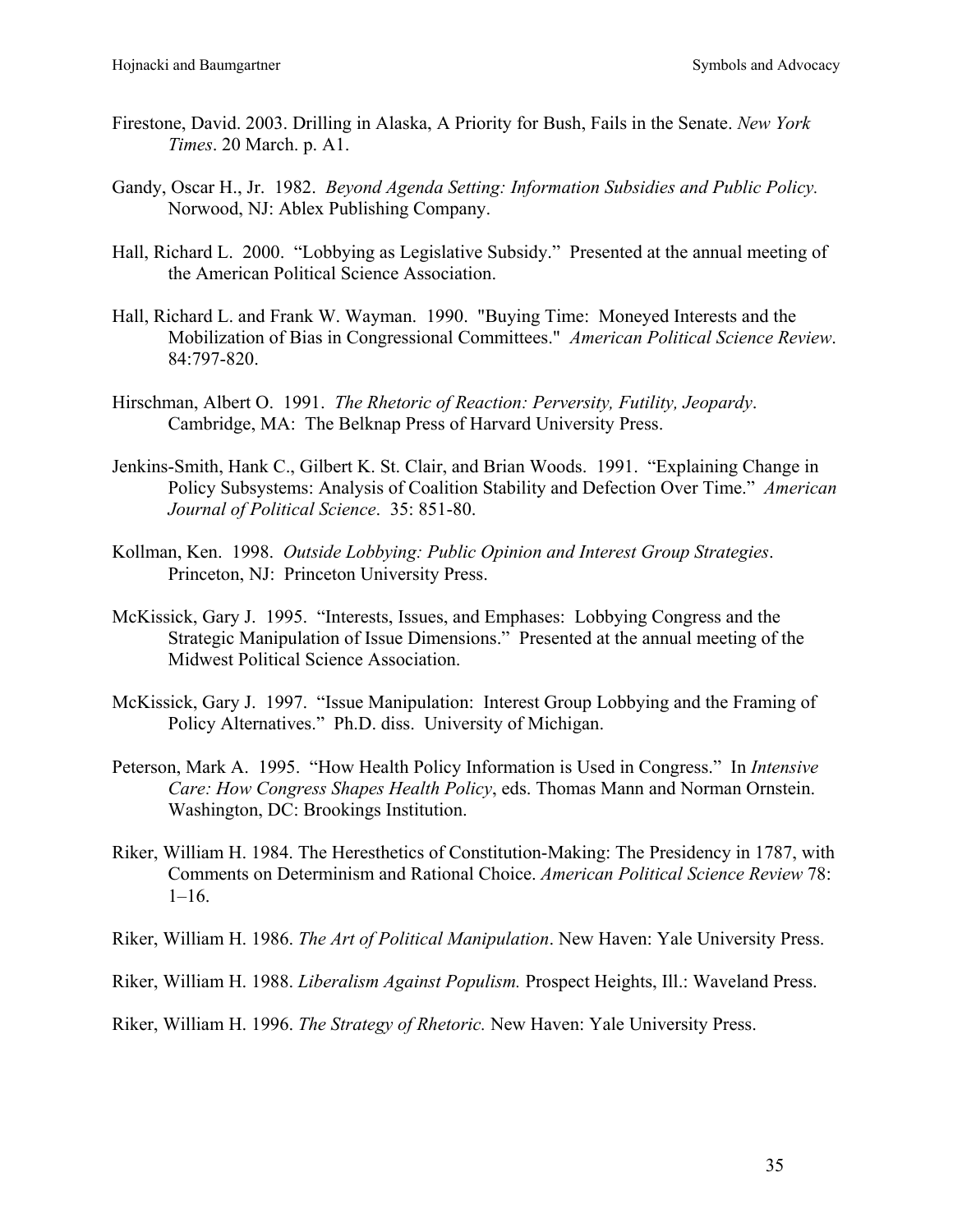- Salisbury, Robert H., John P. Heinz, Edward O. Laumann, and Robert L. Nelson. 1987. "Who Works With Whom? Interest Group Alliances and Opposition." *American Political Science Review*. 81:1217-34.
- Stokes, Donald E. 1966. "Spatial Models of Party Competition." In *Elections and the Political Order*, eds. Angus Campbell, Phillip E. Converse, Warren E. Miller, and Donald E. Stokes. New York: John Wiley and Sons.
- Stone, Deborah A. 1989. "Causal Stories and the Formation of Policy Agendas." *Political Science Quarterly*. 104: 281-300.
- Terkildsen, Nayda, Frauke I. Schnell, and Cristina Ling. 1998. "Interest Groups, the Media, and Policy Debate Formation: An Analysis of Message Structure, Rhetoric, and Source Cues." *Political Communication* 15: 45-61.
- West, Darrell M. and Burdett A. Loomis. 1999. *The Sound of Money: How Political Interests Get What They Want*. New York: W. W. Norton.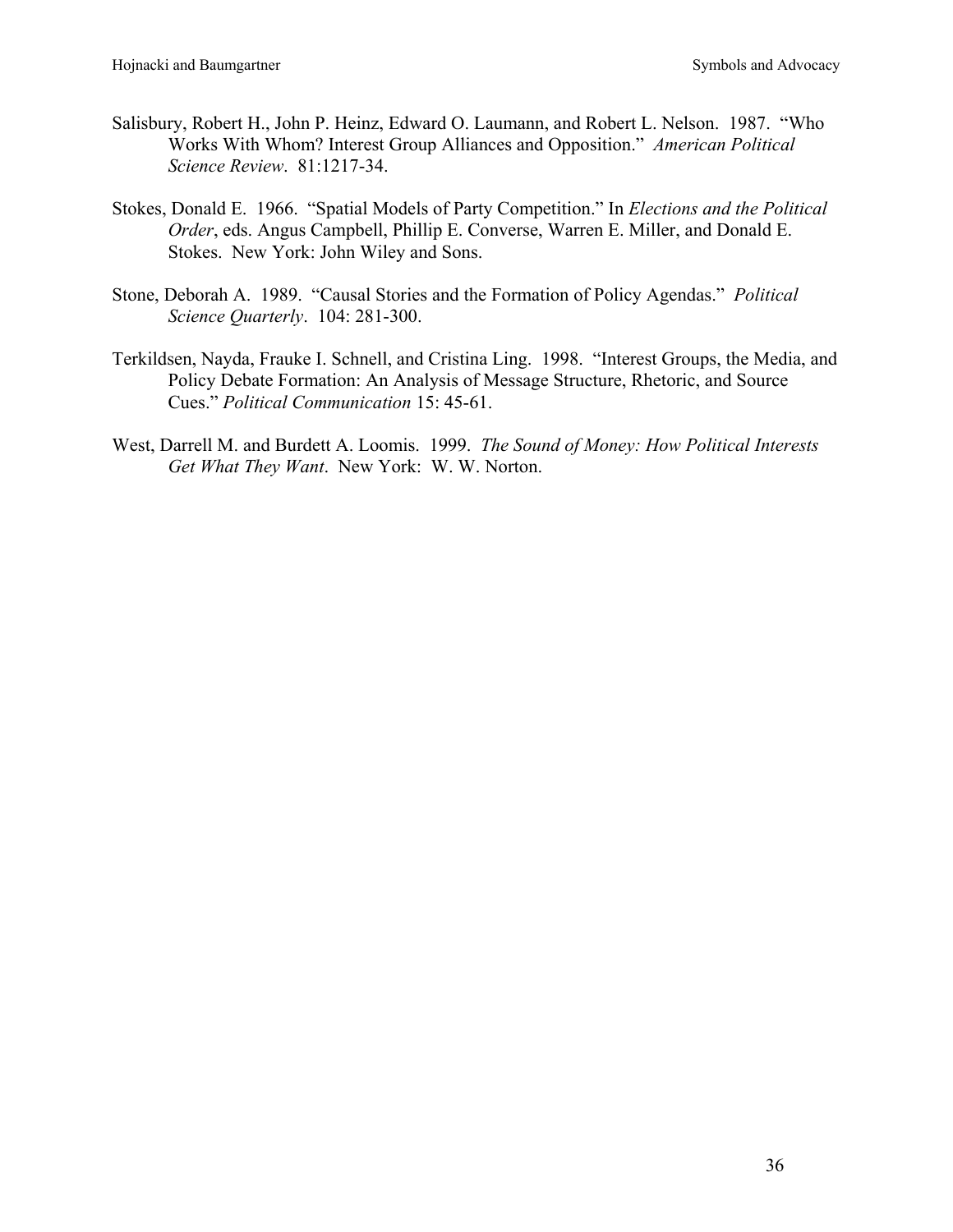# **Appendix 1 Types of Arguments**

# **1. Policy will promote / inhibit the achievement of some goal.**

- **101.** Claims linking the policy to shared goals
- **102.** Proposal is equitable; treats all fairly
- **103.** Proposal will inhibit shared goals
- **104.** Proposal is not equitable; does not treat all fairly

## **2. Costs to government**

- 201. Policy imposes costs to government; is inefficient
- **202.** Policy reduces costs to government; increases efficiency
- **203.** Not enough evidence to determine cost to government
- **204.** Policy will not impose costs to government or decrease efficiency
- **205.** Policy will not reduce costs to government or increase efficiency

## **3. Costs to non-government actors**

- **301.** Policy imposes costs to non-government actors; is inefficient
- **302.** Policy reduces costs to non-government actors; increases efficiency
- **303.** Not enough evidence to determine cost to non-government actors
- **304.** Policy will not impose costs to non-government actors or decrease efficiency
- **305.** Policy will not reduce costs to non-government actors or increase efficiency

## **4. Secondary consequences of the policy, other than cost**

- **401.** Whatever the value of the proposed policy goal, the policy will have some unintended negative consequence, other than cost
- **402.** In addition to the primary goal, the policy will also have some secondary benefit, other than cost
- **403.** Not enough evidence to determine what secondary consequences will result

## **5. Policy implementation/feasibility issues**

- **501.** Whatever the value of the proposed policy goal, severe implementation problems
- **502.** Policy will work as expected; no problems with implementation
- **503.** Not enough evidence to determine the feasibility of the policy

## **6. Equality of Treatment/Discriminatory Impact**

- **601.** Policy will affect some groups unfairly
- **602.** Rebuttal to this argument; this policy will not have unequal impact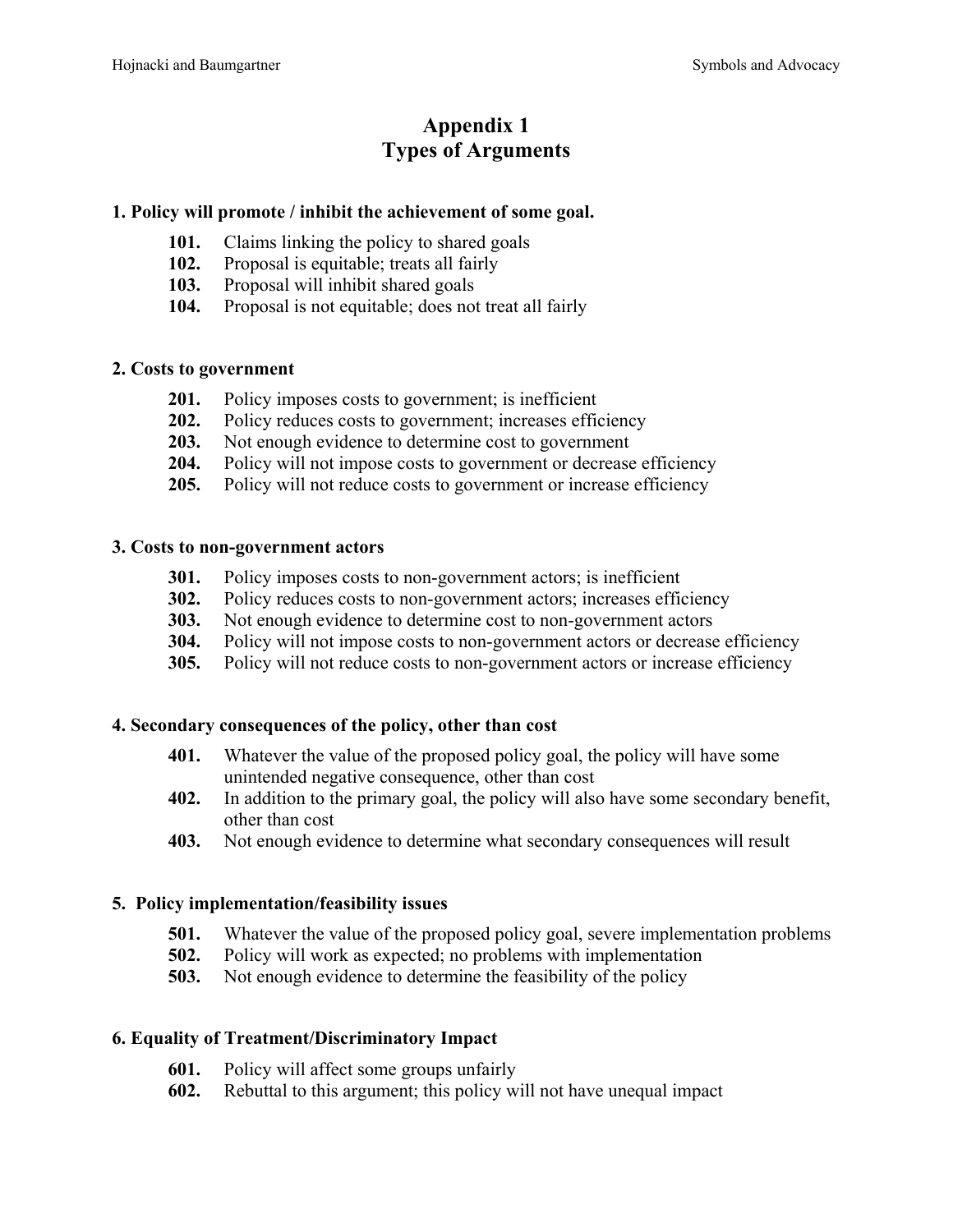## **7. Magnitude of the policy**

- **701.** Policy will set a large precedent
- **702.** Proposed change is moderate, prudent, or otherwise not radical

#### **8. Problem is bigger/smaller than estimated; is misunderstood**

- **801.** Problem is big or bigger than other side/perspective claims
- **802.** Problem is small or smaller than other side/perspective claims
- **803.** Problem is misunderstood

#### **9. Appropriateness of government action**

- **901.** Claims about market failure; government needed to solve the problem
- **902.** Claims about government inefficiency; problem is not one for government to solve

#### **10. Window of opportunity**

- **1001.** A crisis looms; we must act now
- **1002.** There is no crisis or threat; better to wait

#### **11. Proposed policy will enhance security; references to terrorism, national defense, public safety**

## **12. Policy supported/opposed by constituency or other group**

- **1201.** Positively viewed group or member of Congress supports
- **1202.** Positively viewed group or member of Congress opposes
- **1203.** Negatively viewed group or member of Congress supports
- **1204.** Negatively viewed group or member of Congress opposes
- **1205.** Supporting coalition is large or growing; momentum favors supporters
- **1206.** Opposing coalition is large or growing; momentum favors opponents

#### **13. Partisan or electoral considerations**

- **1301.** Electoral benefits; votes to be gained
- **1302.** Electoral costs; votes to be lost
- **1303.** Partisan actions within government preventing/spurring action; no explicit reference to elections
- **1304.** References to campaign contributions or grassroots/lobbying/mobilization campaigns